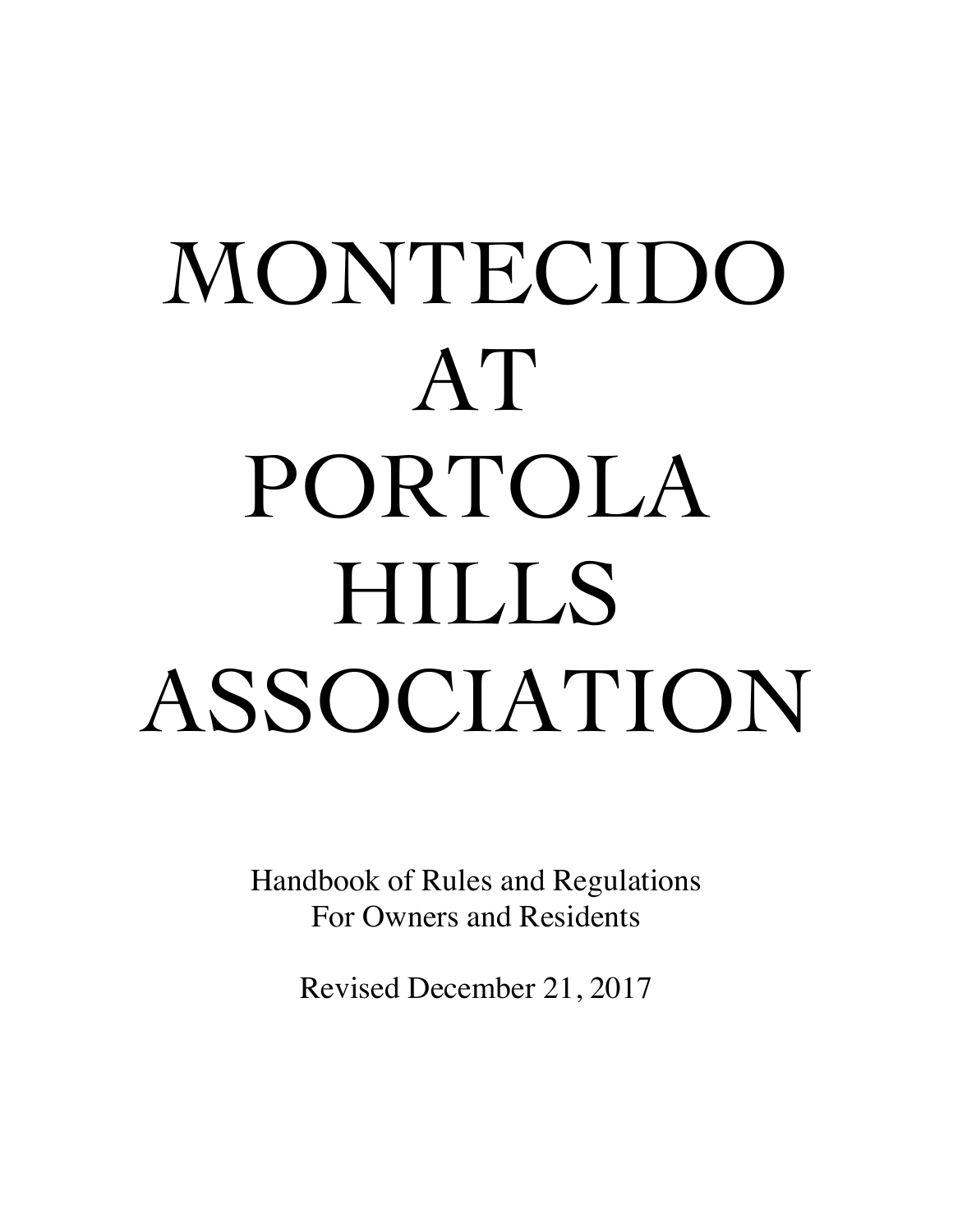# WELCOME TO OUR COMMUNITY!

Dear Montecido Resident:

#### **Welcome! Your Homeowners Association (HOA) Board of Directors sends you its warmest greetings.**

We hope you will be happy in your Montecido home and surroundings.

You should have received copies of the CC&R's (Covenants, Conditions, and Restrictions) and Bylaws as part of your Escrow package. If not, please contact our Property Manager. Enclosed is a copy of our handbook that contains Montecido's Rules & Regulations (Revised February 2013), and other useful information, such as frequently called numbers. Particular attention should be given to the Parking and Pool Rules. **If you have a tenant, that tenant must be provided with a copy of this Handbook.**  Vehicles must be garaged, children under 14 must be accompanied by an adult during use of pool area. No one under 14 may use the spa/Jacuzzi.

The Montecido community would like to hear any comments, concerns, or suggestions you might care to make. Please submit them in writing to the Property Manager so that they may be brought to the attention of the Board. Also, we invite you to attend Board meetings. The date, time, and location for Board meetings are announced in our statement, website, Bulletin Board and quarterly newsletter.

#### *Trash is to be placed in trash receptacles. Trash receptacles may be placed outside your residence Wednesday after dusk. Thursdays are trash days. Holidays occurring during the week will delay trash day to Friday. Hazardous waste must be disposed of properly.*

The landscaping in the front of your property is a Common Maintenance Area. We have a landscape service that is responsible for its maintenance. Please do not remove, plant, or attempt to maintain anything in this area. You may, however, place decorative pots with plants or flowers on your front step. Please be aware not to block the entryway. *Decorative pots or plants on your balcony ledge are prohibited.* 

Thank you for choosing Montecido as your new residence. We hope it will be a long and enjoyable experience!

Best wishes,

The Montecido at Portola Hills Board of Directors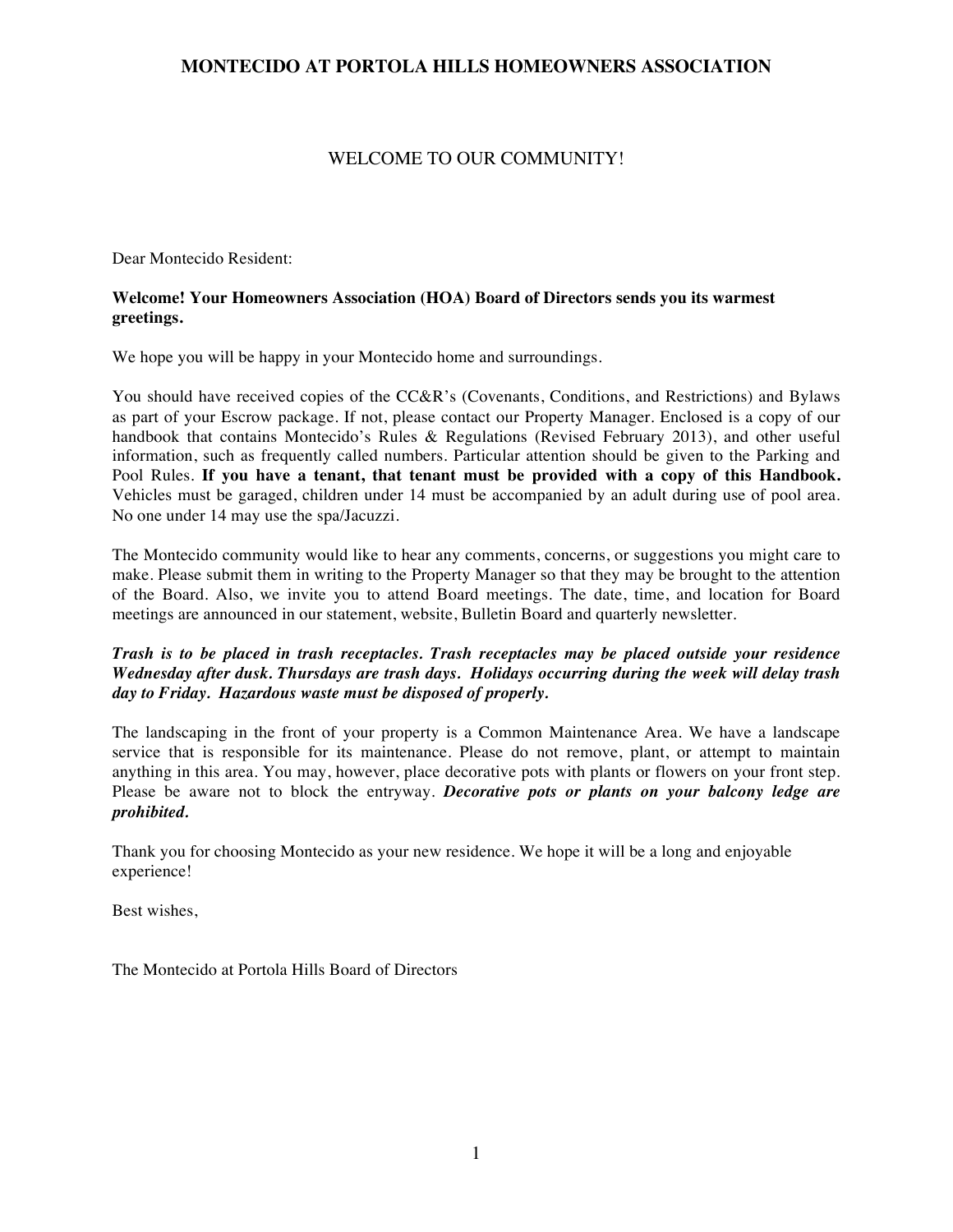## **COMMUNITY INFORMATION**

Dear Homeowner,

For those new homeowners who may be unfamiliar with life in a common interest development like Montecido, your Board would like to explain a little about Montecido.

The Montecido at Portola Hills Homeowners Association (HOA) is a non-profit, mutual benefit corporation. The Corporation's purpose is to provide community services and facilities for the general use, benefit and welfare of the owners and/or occupants of Montecido. In fulfilling this purpose, your HOA is responsible for operating, maintaining, and regulating the operations and business affairs of the common areas and common interests.

The responsibility for ensuring that the HOA is fulfilling its obligation is given to its Board of Directors. Along with your fellow owners, you elect the Directors whose duty it is to make business decisions and establish policies consistent with the Corporation's purpose and governing documents-CC&R's (Covenants, Conditions, and Restrictions), Bylaws, and Articles of Incorporation-along with various Rules and Regulations, which the Board may pass from time to time. Together these materials comprise the HOA's "governing documents." Your Board has the duty to enforce the CC&R's and the Rules and Regulations when it is in the best interest of the community at large.

Under California Law, each Board member has a fiduciary duty to "act in good faith in a manner such Director believes to be in the best interest of the Corporation as an ordinary prudent person in a like position would under similar circumstances." The governing documents vest the Board with specific powers so it may carry out its purpose. The Board may not take any action for which it has not been vested the authority by the governing documents or statutory law.

In addition to the controls and restrictions governing the common areas, Montecido at Portola Hills HOA members are obligated to comply with certain Architectural/Landscape Regulations. These Regulations are included in your Handbook you have received with this letter.

As a homeowner, you have the right to the use and enjoyment of the common areas subject to control and management by the HOA. The use of common areas is controlled by the CC&R's, as well as by duly adopted Rules & Regulations. If it is your desire to make a change, alteration, or addition to your home or surrounding landscaping, and the change can be seen from any portion of a common area or an adjoining home, or the change would impair the structural integrity, mechanical systems or lessen the support of any portion of the project or restrict the view of any other owner, then you must submit plans and specifications and receive the written approval of the Board of Directors prior to the commencement of the change, alteration, or addition.

Examples of changes that require approval are: removal of walls, patio decks, patio enclosures, landscaping, satellite dishes, (when installed on fascia) etc. Non-approved installations are subject to removal. If you have any doubt as to whether or not a particular project requires Board approval, you should contact Management and submit your plans **prior** to beginning work.

Montecido at Portola Hills Homeowners Association Board of Directors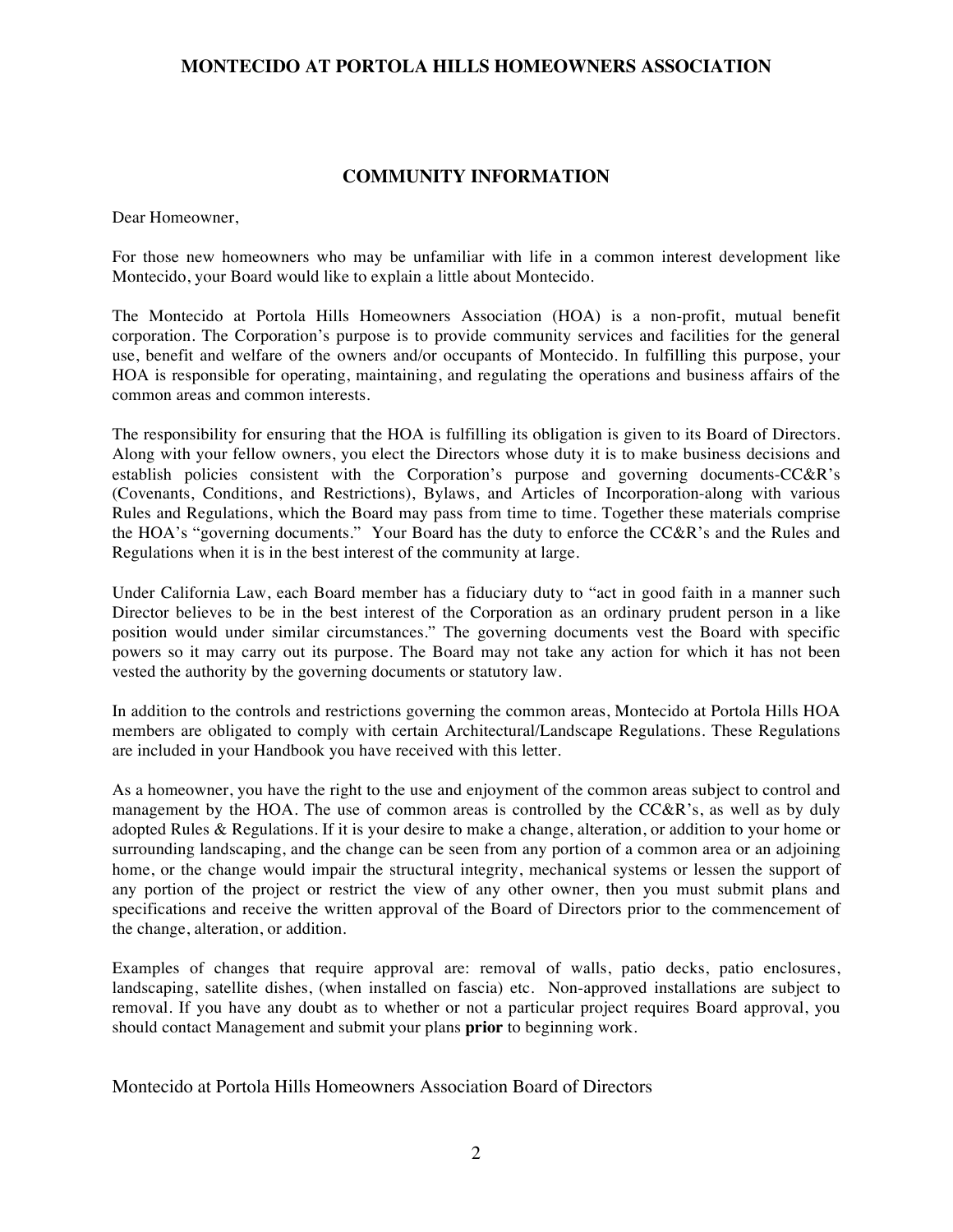# **TABLE OF CONTENTS**

| <b>Section</b> |                                            | Page     | Rev.<br>Date |
|----------------|--------------------------------------------|----------|--------------|
|                | A. TENANTS / NON-HOMEOWNERS                | 1        | $2 - 13$     |
|                | <b>B. PARKING RULES</b>                    | $1 - 2$  | $2 - 13$     |
|                | C. RESIDENTIAL PARKING PROGRAM             | $2 - 3$  | $4 - 14$     |
|                | <b>D. TOWING POLICY</b>                    | 4        | $2 - 13$     |
|                | E. ARCHITECTURAL & LANDSCAPE STANDARDS     | $4 - 7$  | $2 - 13$     |
|                | 1. Introduction                            | 4        |              |
|                | 2. Architectural Plan Submittal Procedures | 5        |              |
|                | (a) Purpose                                | 5        |              |
|                | (b) Procedure                              | 5        |              |
|                | (c) City Approval                          | 5        |              |
|                | 3. Required Copies                         | 5        |              |
| 4.             | <b>Plans/Blueprints</b>                    | 5        |              |
| 5.             | <b>Construction Guidelines</b>             | 5        |              |
|                | 6. Notice of Completion                    | 6        |              |
| 7.             | <b>Appeal Procedure</b>                    | 6        |              |
|                | 8. Variance                                | 6        |              |
| 9.             | <b>Additional Architectural Controls</b>   | 7        |              |
|                | F. RESIDENTIAL COURTESY                    | 7        | $2 - 13$     |
| 1.             | <b>Guests</b>                              | 7        |              |
| 2.             | <b>Tenants</b>                             | 7        |              |
|                | 3. Renting and/or Leasing                  | 7        |              |
|                | <b>G. USE RESTRICTIONS</b>                 | $7 - 10$ | $2 - 13$     |
|                | 1. Units                                   | 7        |              |
|                | 2. Business Use                            | 8        |              |
|                | 3. Pets and Other Animals                  | 8        |              |
| 4.             | <b>Antennas</b>                            | 8        |              |
| 5.             | <b>Drying of Articles</b>                  | 9        |              |
| 6.             | <b>Storage of Personal Property</b>        | 9        |              |
| 7.             | <b>Window Coverings</b>                    | 9        |              |
| 8.             | <b>Signs</b>                               | 9        |              |
|                | 9. Safety                                  | 10       |              |
|                | 10. Trash                                  | 10       |              |
|                | 11. Potted Plants                          | 10       |              |
|                | 12. Maintenance of Restricted Common Areas | 10       |              |
|                | 13. Quiet Hours                            | 10       |              |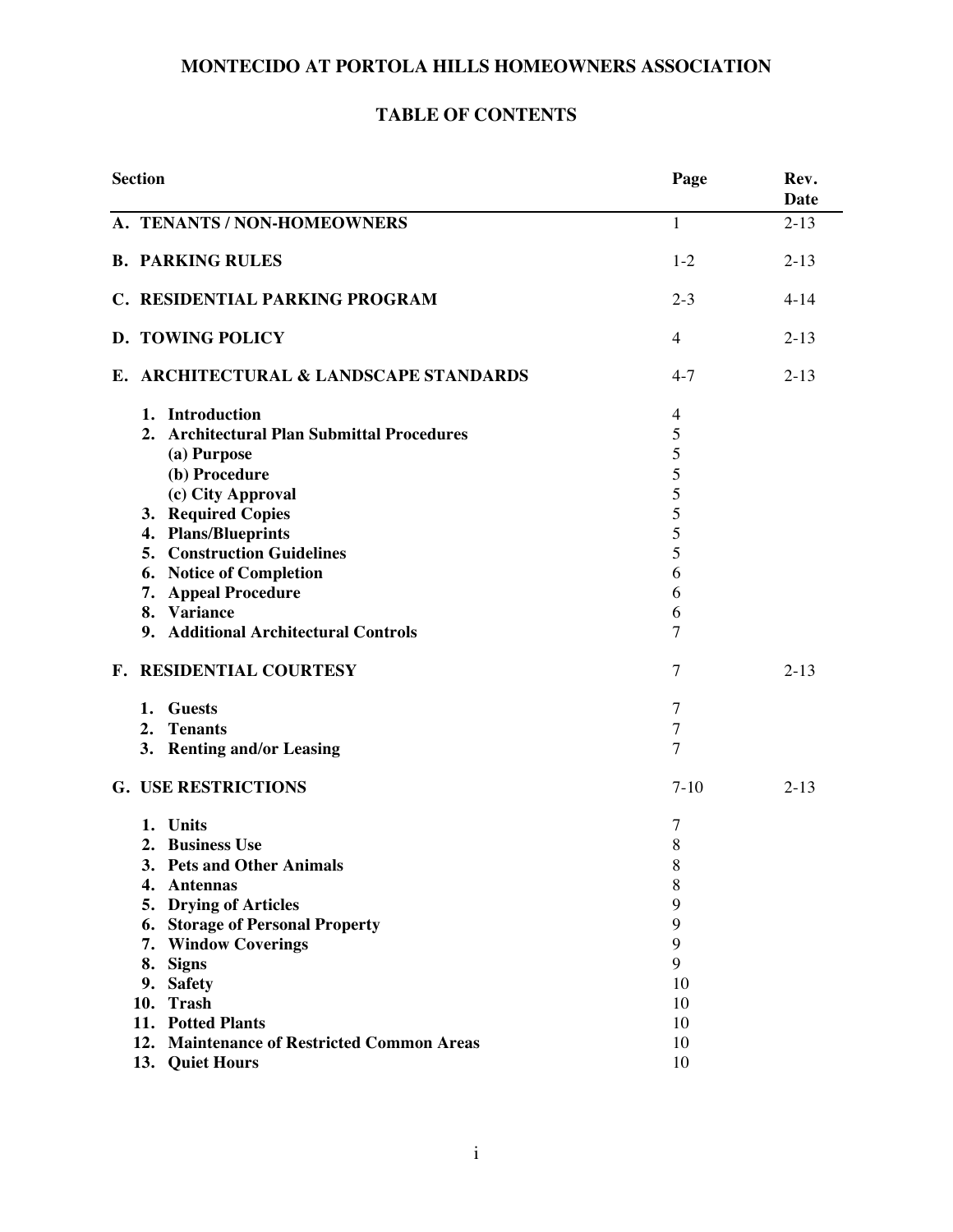| <b>Section</b>                               |                                                              | Page            | Rev.<br>Date |
|----------------------------------------------|--------------------------------------------------------------|-----------------|--------------|
| H. POOL COMPLEX RULES                        |                                                              | $10-12$         | $2-13$       |
| 1. Operating Schedule<br>2. Pool Rules       |                                                              | 11<br>$11 - 12$ |              |
| $\mathbf{I}$ .<br><b>PLAY AREA RULES</b>     |                                                              | 12              | $2 - 13$     |
| <b>USE OF WEIGHT ROOM</b><br>J.              |                                                              | $13 - 14$       | $2-13$       |
| K. CLUBHOUSE RESERVATIONS                    |                                                              | 14              | $2 - 13$     |
| L. KEYS/HANDBOOK                             |                                                              | 15              | $2-13$       |
| M. COMMON AREA SAFETY RULES                  |                                                              | 15              | $2 - 13$     |
| <b>APPENDIX 1. Frequently Called Numbers</b> |                                                              | 16              | $2-13$       |
| <b>APPENDIX 2. Schedule of Fines</b>         |                                                              | 17              | $2-13$       |
| <b>APPENDIX 3. Tenant Agreement Form</b>     |                                                              | 18              | $2-13$       |
| to Use Clubhouse                             | <b>APPENDIX 4. Application and Agreement for Permission</b>  | $19-20$         | $2 - 13$     |
|                                              | <b>APPENDIX 5. Clubhouse Clean-Up Requirements Checklist</b> | 21              | $2 - 13$     |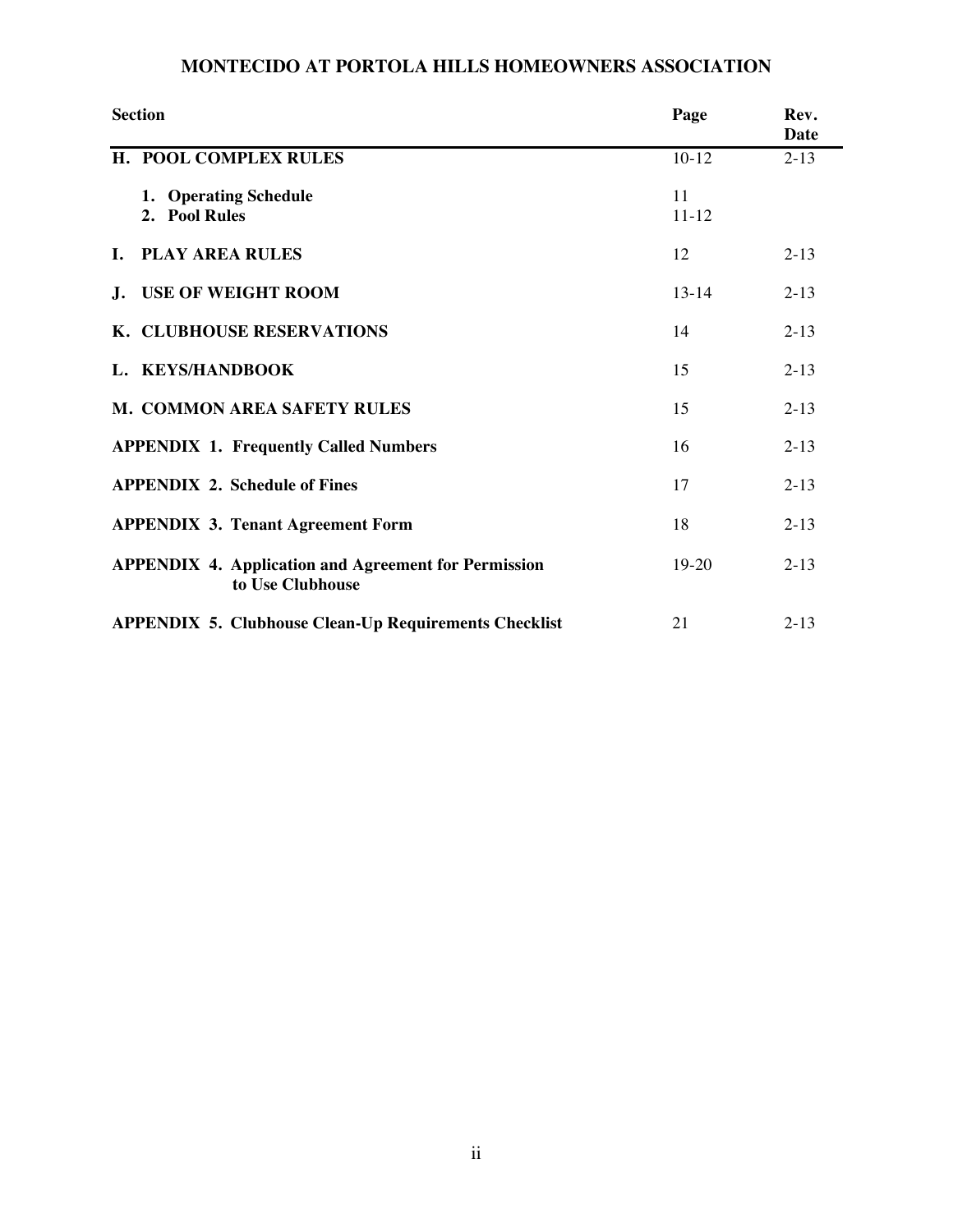## **A. TENANTS / NON-HOMEOWNERS**

For the purpose of these Rules & Regulations and the CC&Rs, a tenant shall be defined as anyone in possession of an owner's residence, in exchange for any sort of consideration, or at the sufferance of the owner. In addition to the restrictions set forth in the CC&Rs, Section 9.15, the following rules shall apply:

Leases are required to provide that the terms of the lease are subject, in all respects, to the provisions of the CC&Rs and all other governing documents of the Association. Any failure by the lessee to comply with the terms of such documents shall be a default under the lease. All leases must be in writing.

Homeowners have the responsibility to acquaint their tenants, guests, and contractors with the Rules & Regulations. Owners are responsible for the conduct of their tenants, guests, and contractors. Fines will be assessed directly against the owner, even if the owner's tenant, guest, or contractor, not the owner, committed the infraction.

#### **B. PARKING RULES**

- 1. All residents' vehicles, including motorcycles, must be operational, and carry current registration.
- 2. The speed limit on Montecido property is 5 mph.
- 3. Parking or stopping temporarily in a "Red Zone" is prohibited and subject to towing at owner's expense. This is to ensure adequate emergency access. Parking is not permitted in the driveways leading to the garages. Vehicles parked in violation of this section are subject to immediate tow.
- 4. Each unit has a one (1) or two (2) car garage, which must be used solely for parking vehicles.
- 5. A portion of the City street, Fawn Ridge, may be used for parking vehicles per the City of Lake Forest.
- 6. Vehicles must fit within the parking space to permit access to vehicles in adjacent parking spaces, and to allow for free flow of traffic. Vehicles improperly parked are subject to fine and may be towed at the vehicle owner's expense.
- 7. No vehicle shall be repaired or serviced on Montecido property (except in an emergency). At no time may vehicles be put up on blocks. All oil slicks and debris of any type must be cleaned up. Excessive leakage will result in a Special Assessment to the Owner for clean up. Vehicles which are a nuisance because of excessive noise, odor, smoke, drainage, safety hazard, etc., shall not be permitted to be parked or driven within Montecido and are subject to tow.
- 8. No items are to be stored in parking spaces.
- 9. Commercial vehicles (consisting of trucks of greater than three-quarter (3/4) ton capacity) are not permitted to park on Montecido property, except for service calls and deliveries. Commercial logos and advertising on vehicles must not be visible within the community. Additionally, vehicles with permanently mounted commercial equipment, including, but not limited to: racks, ladders, pipes and toolboxes when mounted on the exterior of the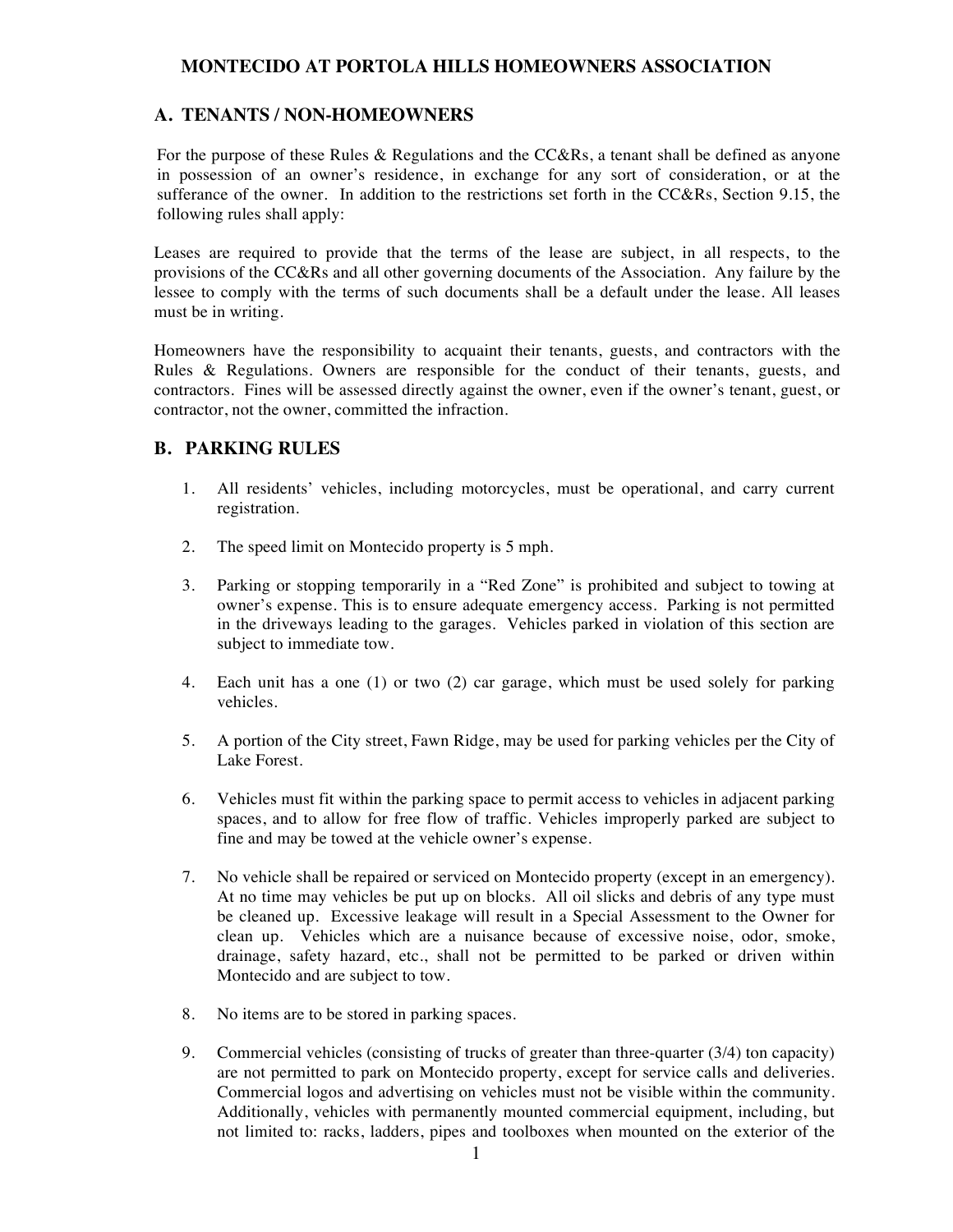vehicle and vehicles with commercial logos or commercial advertising, shall not be permitted to park on Montecido property, except for service calls and deliveries.

Parking shall be limited to the duration of service being provided, and placement of the vehicle shall not obstruct street travel lanes, access to driveways, or parking areas. Standard size pick-up trucks shall not be considered commercial vehicles.

- 10. Trucks and vans used as personal transportation are permitted to park, provided they do not exceed 7 ft. in height, 20 ft. in length, or 8 ft. in width. Vehicles that exceed any of these size limits are not permitted to park on Montecido property. All vehicles must be parked in a garage or in a Common Area parking stall with a valid Parking Permit displayed. Vehicle must fully fit into one (1) marked parking stall. Vehicles found in violation are subject to fines or towing or both at the owner's expense.
	- 11. There is no parking at any time in any of the following areas:
		- On any part of community landscaping
		- In front of trash dumpsters
		- In front of garages or in any of the driveways (except for motorcycles)
		- In any fire lane

#### *Vehicles found in violation are subject to fines or towing or both at vehicle owner's expense.*

- 12. Recreational vehicles, trailer-mounted equipment, and non-motorized vehicles shall not be parked in the community, except within an enclosed garage.
	- Motor homes
	- **Trailers**
	- Campers
	- Boats
	- Jet skis
	- Any type of aircraft
	- Any type of watercraft
	- Dune buggies, ATVs or any other off-road vehicle
- 13. Disabled or immobile vehicles must be removed or repaired to operable condition within seventy-two (72) hours, or they will be towed at owner's expense.
- 14. It is not permissible to drive across or park on any grass area under any circumstances.
- 15. Vehicles parked on Red Bluff must be parked in direction of the traffic flow. *Vehicles found in violation are subject to fines or towing or both at vehicle owner's expense.*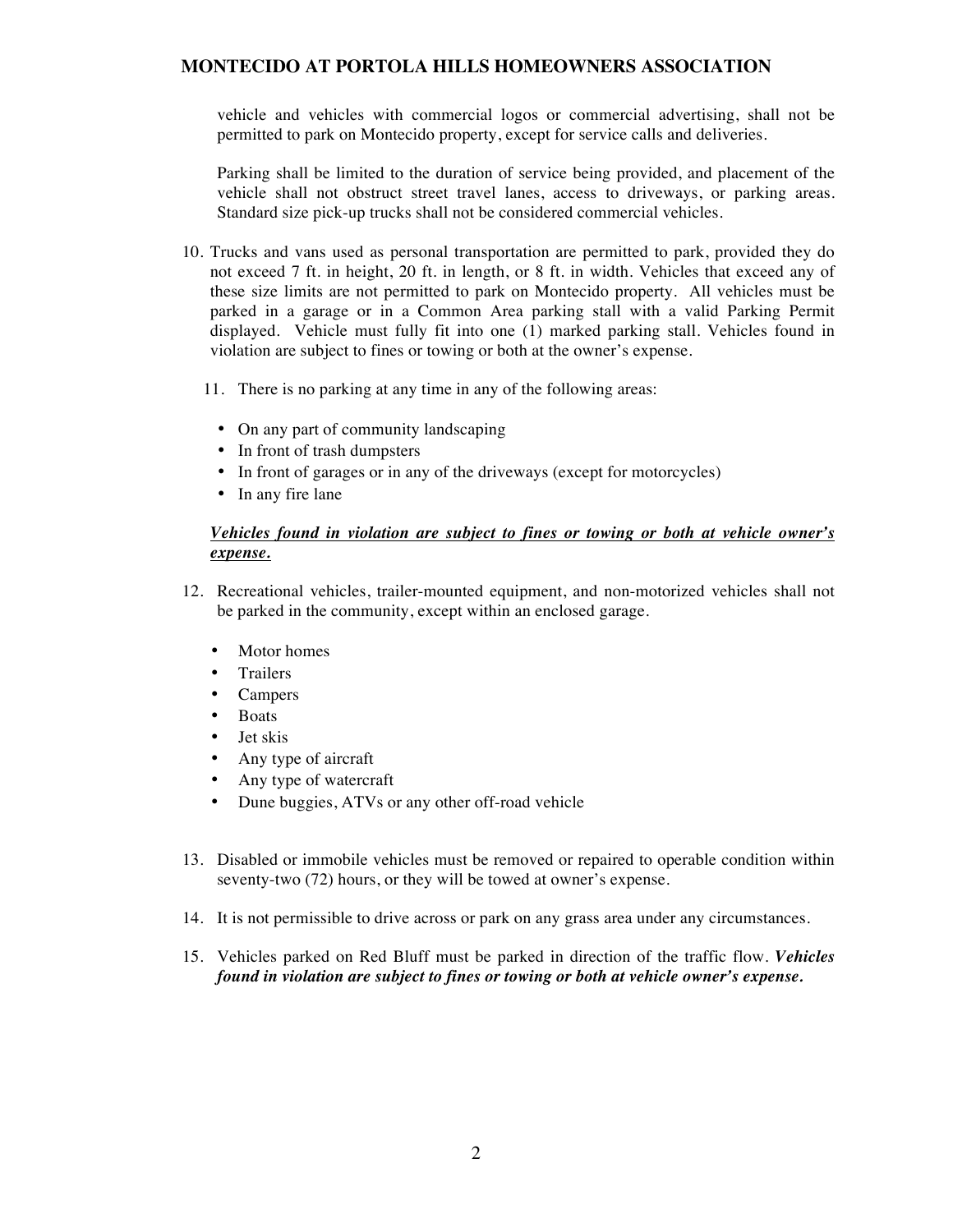## **C. RESIDENTIAL PARKING PROGRAM**

All Common Area parking is considered temporary parking, limited to seventy-two (72) consecutive hours in the same location. Vehicles parked more than seventy-two (72) hours in the same location will be cited and towed at the vehicle owner's expense. Residents with special circumstances needing to park for longer than seventy-two (72) hours will need to contact the patrol company for temporary safelisting. A visible permit will still be required on the vehicle.

#### **Residential Parking Permits**

- 1. One (1) Resident Parking Permit is issued per household.
- 2. Owners and residents of Montecido at Portola Hills must utilize garage parking as their primary parking area.
- 3. All Common Area parking is considered temporary parking only.
- 4. Common Area parking is available on a first come, first serve basis; there is no "assigned parking."
- 5. You must have a valid Resident Parking Permit prominently displayed on your rearview mirror or on the dash board in order to park in any Common Area parking space. Parking Permit must be visible at all times.
- 6. Only motorcycles will be permitted to park, without a permit, on the concrete driveway apron between the garage door and the asphalt. The motorcycle has to be entirely contained within the concrete area and not protruding out onto the asphalt. The motorcycle must belong to the homeowner or his/her guest.
- 7. Additional Residential Parking Permits may be requested by an Owner. The additional permits will be called "Optional Permits." The following rules shall apply to that request and use of an Optional Permit:
	- a. The following qualifications apply to eligibility for an Optional Permit:
		- i. The Owner must contact management to request an Optional Permit.

ii. The Owner must be current on all outstanding special and regular assessments and may not have any levied or unpaid fines.

iii. The Owner must make the garage available for inspection to confirm that the garage is being used to house the maximum number of vehicles for which the garage was originally (without homeowner modifications) designed. For rental units, the tenant must make the garage available for inspection.

iv. Optional Permits will only be available for residents that have more vehicles registered to a unit and more licensed drivers than the number of parking spaces available to the unit. For example, residents that have a two-car garage, have two spaces in the garage and one Residential Parking Permit for use of a Common Area parking space. An Optional Permit will be available for these residents if there is a fourth licensed driver and a fourth vehicle registered to the unit.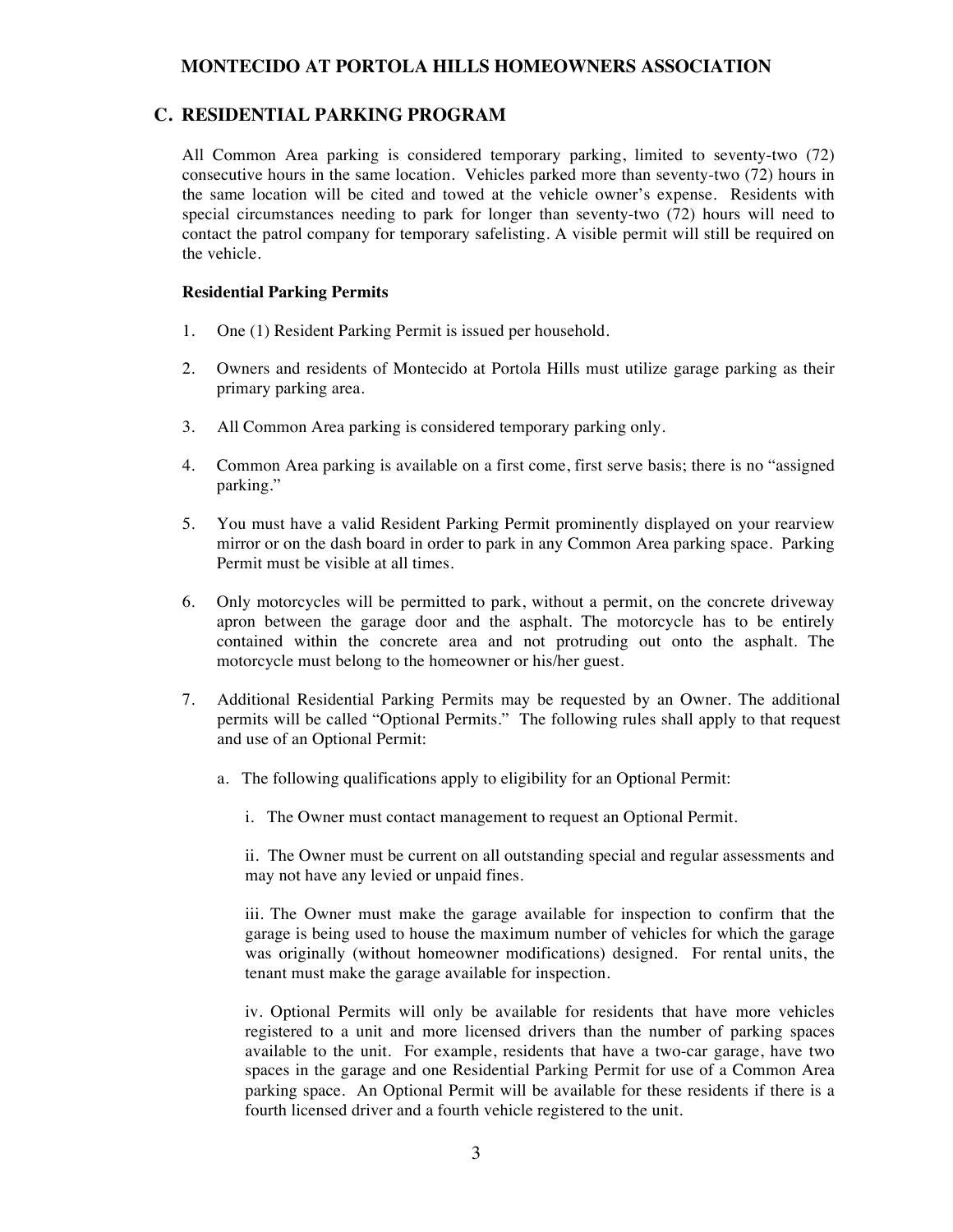v. No more than two (2) Optional Permits will be granted per Unit. The costs of the Optional Permits are Three Hundred Dollars (\$300.00) per permit.

vi. At the time of the garage inspection for an Optional Permit, the Owner must tender a cashier's check for Three Hundred Dollars (\$300.00) or Six Hundred Dollars (\$600.00), (depending on the number of permits being applied for), made out to Montecido at Portola Hills Association. There is a Twenty Five Dollar (\$25.00) nonrefundable fee if the garage does not pass the inspection.

b. The following rules apply to the use of the Optional Permits:

i. Optional Permits expire twelve (12) months after being issued. Applicants must reapply every year for a new Optional Permit and are subject to all eligibility requirements listed herein.

ii. Optional Permit users are subject to periodic garage inspections to verify that the garage is being used to house the maximum number of vehicles.

iii. Optional Permits may be revoked in the event that the owner is delinquent in paying assessments and/or the Owner or tenant has committed any violation of the governing documents. Prior to revocation of an Optional Permit the owner shall be entitled to a due process hearing.

iv. If residents or an Owner no longer meet the eligibility requirements (e.g. a registered driver no longer resides in the Unit, owner is delinquent in payment of assessments, or committed an infraction of the governing documents), the Optional Permit may be revoked. Upon revocation, the cost of the Optional Permit shall not be refunded.

v. Optional Permits are not transferrable to other vehicles registered to the unit and may only be used by the residents set forth in the application. The Optional Permit decal must remain affixed to the registered vehicle. In the event that the residents relocate the Optional Permit shall be void.

vi. Optional Permits are also governed by the restrictions set forth herein regarding Residential Parking Permits.

#### **Guest Parking Program**

All Common Area parking is intended for temporary use with a Guest Parking Permit only. All Guest Marked stalls are available on a first-come, first-served basis only. Guest Permit(s) are for guests only. Residents may not park in Guest Parking at any time. Guest Parking is only allowed for three (3) overnight stays in thirty (30) days. Patrol Masters will inventory the open permits nightly.

- 1. One (1) Numbered Guest Parking Permit is issued per household.
- 2. Guest Parking Permits may only park in one of the sixteen (16) marked parking spaces within the community. The sixteen (16) marked spaces will be along Red Bluff Drive only.
- 3. Permits are issued at the discretion of the Board to all existing homeowners and to new homeowners upon move in.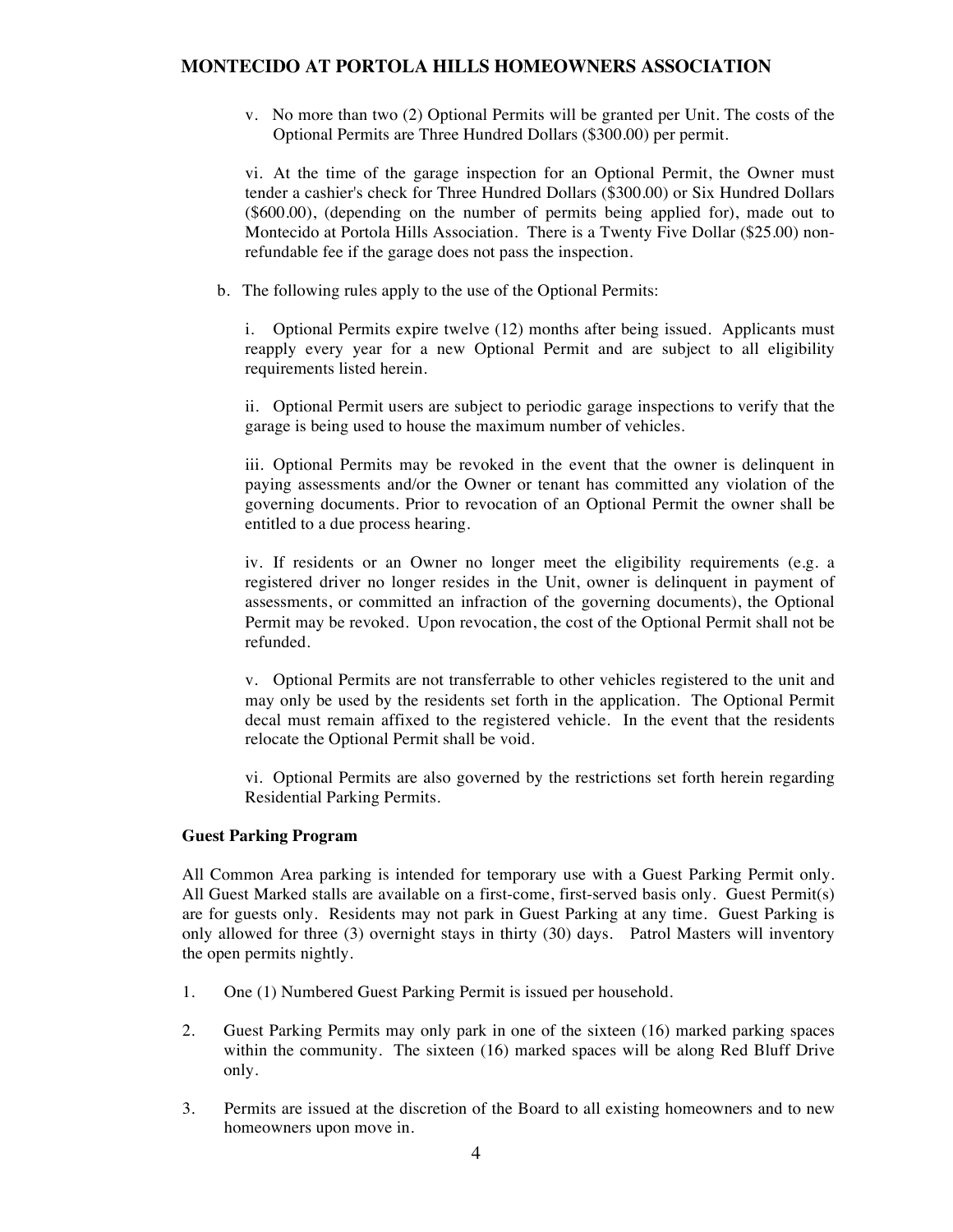- 4. Color of Permits changes and new Permits are issued at the discretion of the Board.
- 5. If lost or misplaced, replacement Permits are One Hundred Dollars (\$100.00) each. Damaged Permit(s) may be replaced at no cost if returned to Patrol Masters. The old Permit will be placed on the towing list and is considered "Black-Listed."
- 6. If a Permit is "Black-Listed" and is used in any vehicle, that vehicle will be subject to tow.

Upon transferring ownership of a Unit, any issued Permits must be returned to the management company. Failure to return issued Permits may result in an assessment of One Hundred Dollars (\$100.00) per Permit. Please note the additional restrictions set forth in Section 9.01 of the CC&Rs.

# **D. TOWING POLICY**

In addition to fining the Member, Montecido may authorize a vehicle to be towed if it is in violation of the California Vehicle Code, other applicable local ordinances, or any of the Parking Rules. Please see the bulletin board located at the clubhouse or contact management for name, location and phone number of the towing company. The owner of the vehicle towed is responsible for the costs associated with the tow, impound, storage and drop fees. The Association and its agents are not responsible for any damage that may be caused as a result of the tow or the impound.

**Fine Policy: Fines for violating any of the Parking Rules are as follows: Fifty Dollars (\$50.00) for the first infraction, Seventy-Five Dollars (\$75.00) for the second infraction, and One Hundred Dollars (\$100.00) for the third infraction. This is in addition to other applicable sanctions or penalties that may be imposed per the CC&Rs. Vehicles are towed at the owner's expense.**

# **E. ARCHITECTURAL & LANDSCAPE STANDARDS**

#### **1. Introduction**

Living in a planned community such as Montecido offers many privileges and also comes with certain restrictions. Montecido has been developed for the mutual benefit of all members. In order to preserve the value, desirability, attractiveness and architectural integrity of Montecido, the Covenants, Conditions, and Restrictions (CC&Rs) authorize the formation of the Architectural Committee.

Montecido homeowners are not permitted to make any changes or improvements to the exterior or structural elements of their home, including exterior paint, without the prior approval of the Architectural Committee. Changes to the interior of the home, which are not visible from the outside, typically do not require Architectural Committee approval unless they would affect structural integrity or mechanical systems.

Please take the time to read this information and the CC&Rs. Note that although these Standards support the CC&Rs, they do not cover the entirety of the document. The CC&Rs should be read carefully. If there is any conflict between these Architectural & Landscape Standards and the CC&Rs, the provisions of the CC&Rs prevail.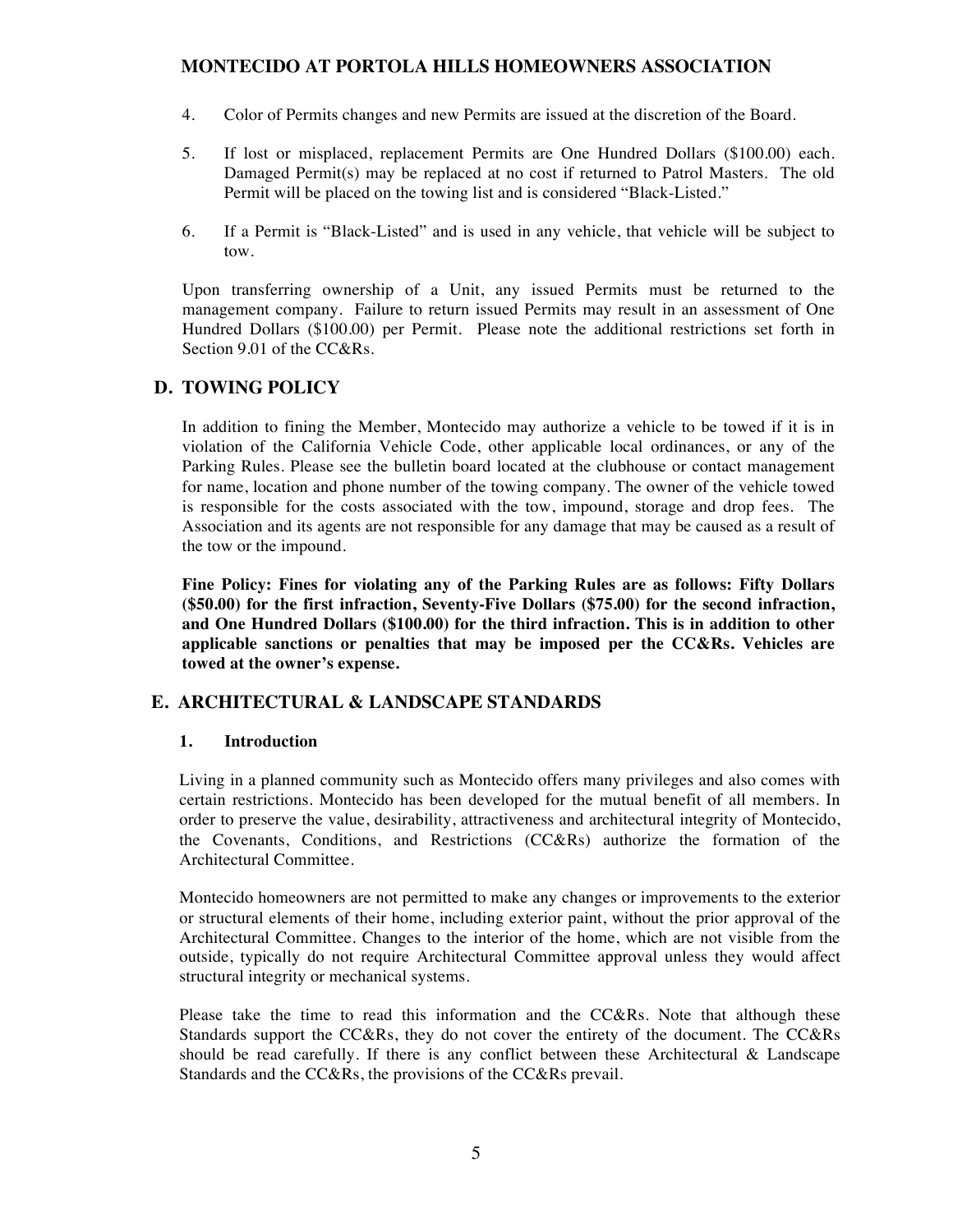As set forth in the CC&Rs, the Board of Directors delegates the duties and responsibilities of full authority of architectural and landscape control to the Architectural Committee. The Committee is vested with the power to review, inspect, and approve (or disapprove) all changes covered by the Standards. In the event that an Architectural Committee is not appointed by the Board of Directors, the Board of Directors is vested with the power to review, inspect, approve or disapprove all changes covered by the Standards. **No work shall commence prior to final written approval by the Architectural Committee**. Upon completion of the authorized work, the Montecido Architectural Committee or its duly appointed representative shall be notified. Upon completion of the authorized work, the Montecido Architectural Committee, or its duly appointed representative shall be notified/

Neither the Architectural Committee nor the Board of Directors seeks to restrict individual creativity or personal preferences, but rather to help assure continuity in design, which will help preserve and improve the appearance of the community.

Prior to commencement of work to which these Standards apply, you must first file an application with the Architectural Committee. Failure to obtain the approval of the Architectural Committee may constitute a violation of the CC&Rs and shall require modification or removal of unauthorized improvements at your expense. In addition, the City or other governmental agencies may require a building permit prior to the commencement of any work. The Architectural Committee does not assume any responsibility for your failure to obtain such permits. Also, obtaining such permits does not waive the obligation to obtain Architectural Committee approval. If you have any doubt as to whether Committee approval is required for a particular work item, you should err on the side of submitting an application.

The following are the Architectural/Landscape Standards. Required forms should be obtained from the Property Manager. All Montecido residents are subject to the Architectural Standards,

#### **2. Architectural Plan Submittal Procedures**

- **(a) Purpose-** In order to maintain the architectural character of the Montecido community, Standards have been established to protect your investment and maintain Montecido's attractive appearance.
- **(b) Procedure-** The Architectural Committee will review and respond to all plan submittals within thirty (30) days from the date of receipt of a complete application by the Architectural Committee. Homeowners shall present drawings of any proposed improvements along with their Request for Architectural Approval from the Architectural Committee for study and recommendation to the Board. Please request the appropriate architectural forms from the Property Manager.

Once completed, the application form should be submitted to the Architectural Committee, via the management company, along with payment of a Twenty-Five Dollar(\$25.00) application fee.

**(c) City Approval-** The Architectural Committee's approval of a request in no way circumvents the requirement for the City of Lake Forest to approve plans that may require building permits and inspection. Contact the City for further information about its requirements.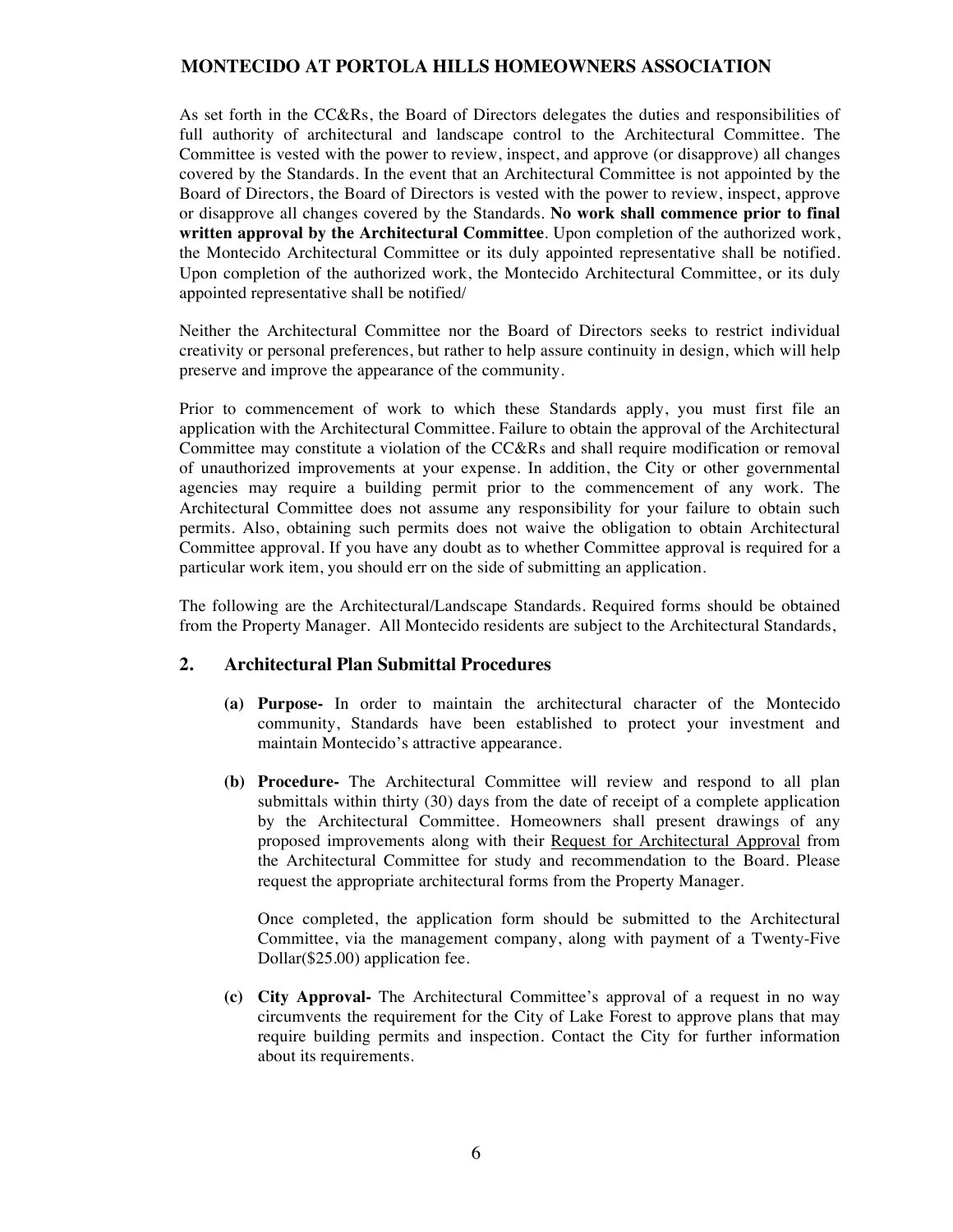# **3. Required Copies**

Submit two (2) copies of the Request for Architectural Approval form to the Property Manager along with two (2) sets of plans/blueprints, sketches and/or description of work to be performed.

- **(a)** One copy shall be returned to the owner with status of the review.
- **(b)** One copy shall be retained by the Property Manager on behalf of the Association.

# **PLEASE DO NOT BEGIN ANY WORK PRIOR TO RECEIVING APPROVAL.**

#### **4. Plans/Blueprints**

All plans/blueprints should:

- **(a)** Show all dimensions of work to be considered.
- **(b)** Identify all building materials to be used.

# **5. Construction Guidelines**

- **(a)** All work must be performed in a manner consistent with the standards of general dwelling construction. All work considered being of an unsightly finished nature or of lesser quality than the prevailing community standard shall be reworked to an acceptable appearance.
- **(b)** All construction, alteration or other work shall be performed promptly and shall be completed as designated by the Architectural Committee with a **NOTICE OF COMPLETION** filed with the Architectural Committee via the Property Manager. Each homeowner is responsible for the cleanup of all construction debris as well as for any damage to the driveways, curbs, gutters, and/or the Common Area.

# **6. Notice of Completion**

Upon completion of any work for which approval has been given, the owner shall submit written notice of completion to the Architectural Committee, via the Property Manager. Within forty-five (45) days thereafter, a representative of the Committee will inspect such improvement. If the Committee finds that such work was not done in substantial compliance with the approved plans and drawings, it shall notify the owner in writing of such noncompliance within thirty (30) days and require the owner to correct the deficiency.

If upon expiration of thirty (30) days from the date of the noncompliance letter, the owner has failed to remedy the noncompliance, the Architectural Committee shall notify the Board of Directors in writing of such failure. After affording such owner notice and Hearing, the Board shall determine whether there is a noncompliance of the CC&Rs and, if so, the nature thereof and the estimated cost of correction or removing the same. If a noncompliance exists, the owner shall remedy or remove the same within a period of not more than thirty (30) days from the date of announcement of the Board ruling of noncompliance.

All construction, alteration or other work shall be performed promptly and as diligently as possible and shall be completed within thirty (30) days after the date on which the work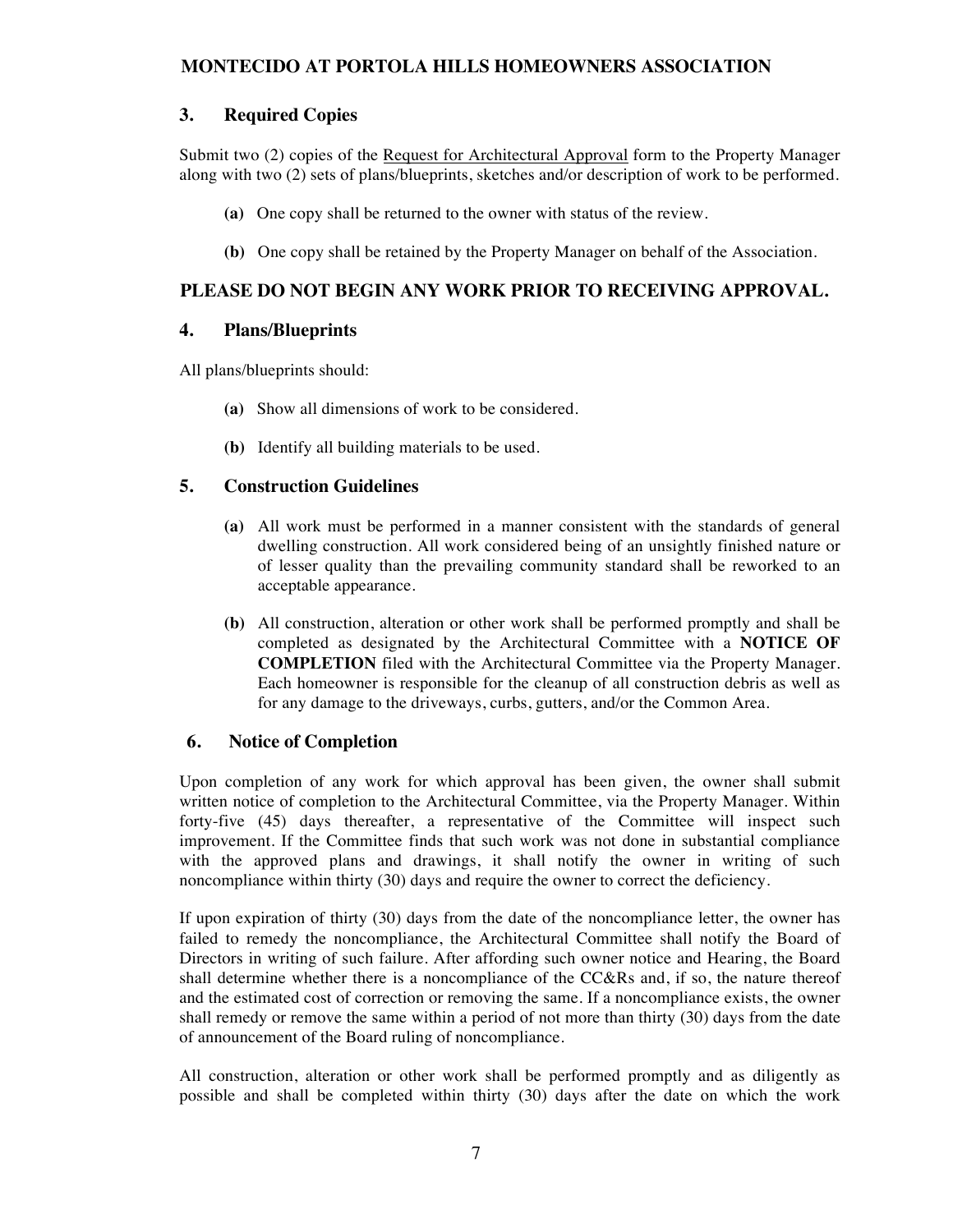commenced, unless the Architectural Committee has provided an extension to the applicant in writing.

# **7. Appeal Procedure**

If the Board of Directors is acting as the Architectural Committee, there is no right to an appeal. In the event plans and specifications submitted to the Architectural Committee are disapproved by the Architectural Committee, the owner filing such application may appeal in writing to the Board of Directors. The Board must receive the request no more than fifteen (15) days following the final decision of the Committee. Within forty-five (45) days following receipt of the request for appeal, the Board shall render its written decision. There is no appellate right from a decision made by the Board of Directors.

# **8. Variance**

The Architectural Committee may authorize variances from the Standards contained herein provided that the variances are not detrimental to the community or impact neighbors. The Architectural Committee shall determine which neighbors may be impacted for any proposed variance and reserves the right to consider their input.

# **9. Additional Architectural Controls**

No grading or excavating shall be made upon, nor shall any buildings, fences, walls, walks, or other permanent or temporary structures or improvements be erected, constructed, altered, or maintained upon any part of the Association Common Areas (including Restricted Common Areas), except as authorized by the Board of Directors.

The exterior appearance of surfaces surrounding individual units and Restricted Common Areas (including walls, the outside of doors, windows, fascia boards, roofs, etc.) may not be altered in any manner except as authorized by the Board of Directors.

**Driving screws, nails, or other hangers into the exterior stucco is prohibited, as such penetrations may cause damage to the common area.** 

**Fine Policy: Fines for beginning work prior to obtaining approval of an application, or for other violations of the Architectural and Landscape Standards, are as follows: One Hundred Dollars (\$100.00) for first infraction, One Hundred Fifty Dollars (\$150.00) for second infraction, and Two Hundred Dollars (\$200.00) for third infraction. This is in addition to other applicable sanctions or penalties, which may be imposed per the CC&Rs. Unapproved and/or non-permitted work must be restored/returned to original condition, at owner's expense, within thirty (30) days.** 

# **F. RESIDENTIAL COURTESY**

All residents and their guests are entitled to the right of quiet enjoyment in their use of Association Common Areas. Any action (including excessive noise), which infringes on this right, shall be considered a violation of these Rules & Regulations.

Residents and their guests shall not cause damage to any part of Association Common Areas.

**1. Guests:** Residents shall be held responsible for the actions of their guests while on Association property. Residents and their guests are reminded that they must have their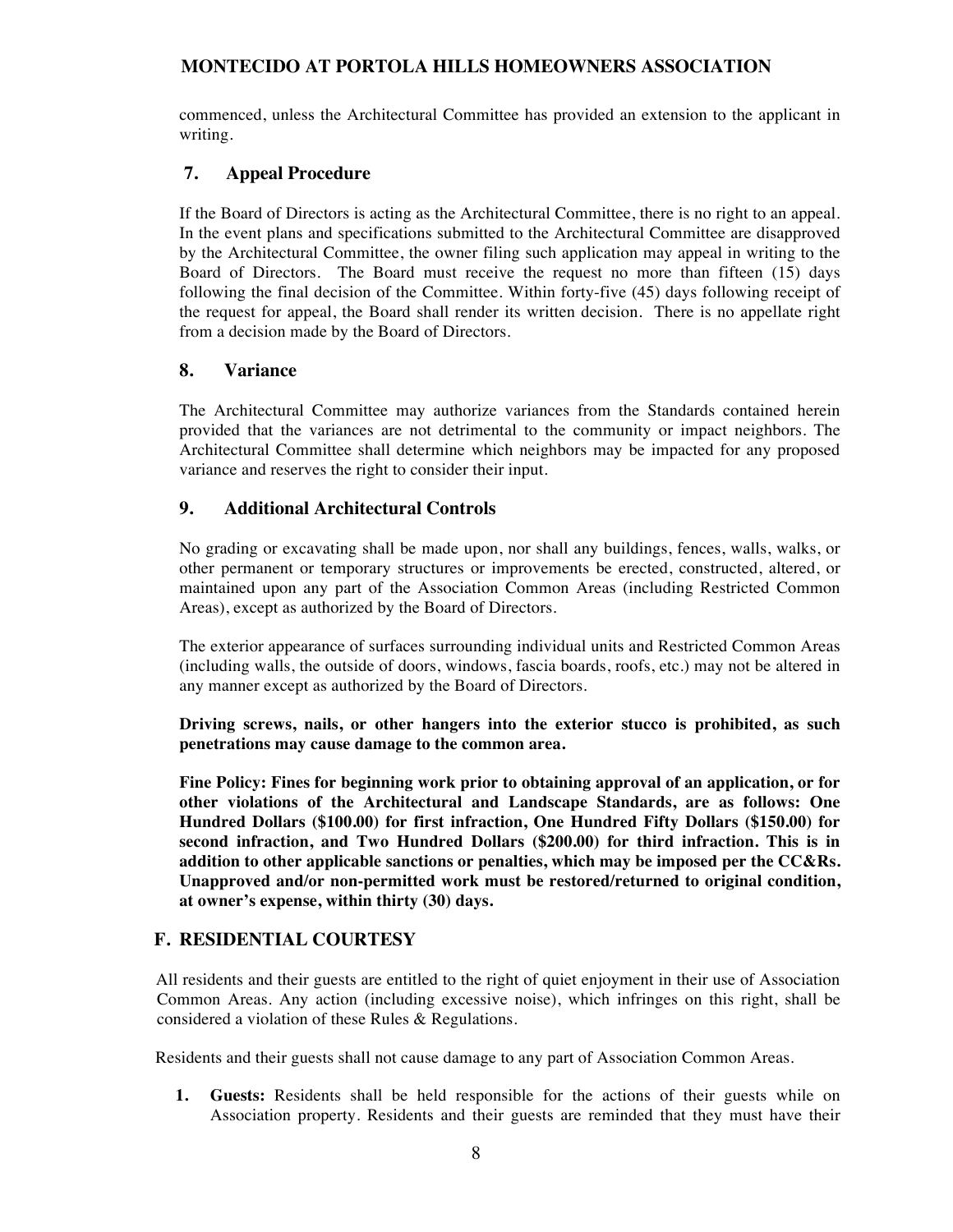Common Area key with them when using Common Areas. The host resident must accompany guests when using the pool or any Common Area facility.

- **2. Tenants:** Tenants are bound by the Rules & Regulations, and are subject to enforcement of them. Tenants' actions are the responsibility of the Homeowner, who will be liable for payment of fines levied on the Tenant (or Tenant's guests).
- **3. Renting and/or Leasing:** Owners are to:
	- **(a)** Provide tenant with a Common Area Key and Rules & Regulations handbook along with any amendments thereto.
	- **(b)** Complete the Tenant Information Sheet (Appendix #3) within thirty (30) days of move-in.

#### **G. USE RESTRICTIONS**

- **1. Units:** Each unit shall be used for private, single-family residential purposes only.
- **2. Business Use:** Operating a business, profession, or trade, employing active personnel in a home, are prohibited. Home offices, as an extension of one's workplace, are permitted provided that the workplace use is not apparent or detectable by sight, sound or smell from the exterior of the unit and such non-residential activity does not generate nuisance traffic or limit parking for other residents.

#### **3. Pets and Other Animals**

- **(a)** Dogs must be kept on a leash at all times when outside the confines of the individual unit.
- **(b)** No pets shall be fenced, housed, or tied in any area outside the confines of the individual unit.
- **(c)** Domestic household pets (such as dogs, cats or birds), not to exceed two, may be kept in a unit, providing they are not kept or maintained for any commercial purposes.
- **(d)** Pet owners shall be responsible for cleaning up any droppings left by their pets in Association Common Area. Pet owners are to ensure that their pets are not a nuisance, or cause damages to neighbor's property.
- **(e)** When a dog or cat is in the Common Area it shall be controlled on a leash, not exceeding six (6') feet in length, or placed in an animal carrier. The pet handler must be capable of controlling the animal's behavior. For example, dogs on leash must be walked by a person mature enough and strong enough to control a dog.
- **(f)** No livestock, poultry, or other animals (domestic or not), shall be raised, bred, or kept in any unit or elsewhere on Montecido property.
- **(g)** All applicable pet licenses are required.
- **(h)** The Board may prohibit any pet that is deemed to cause a nuisance to the community.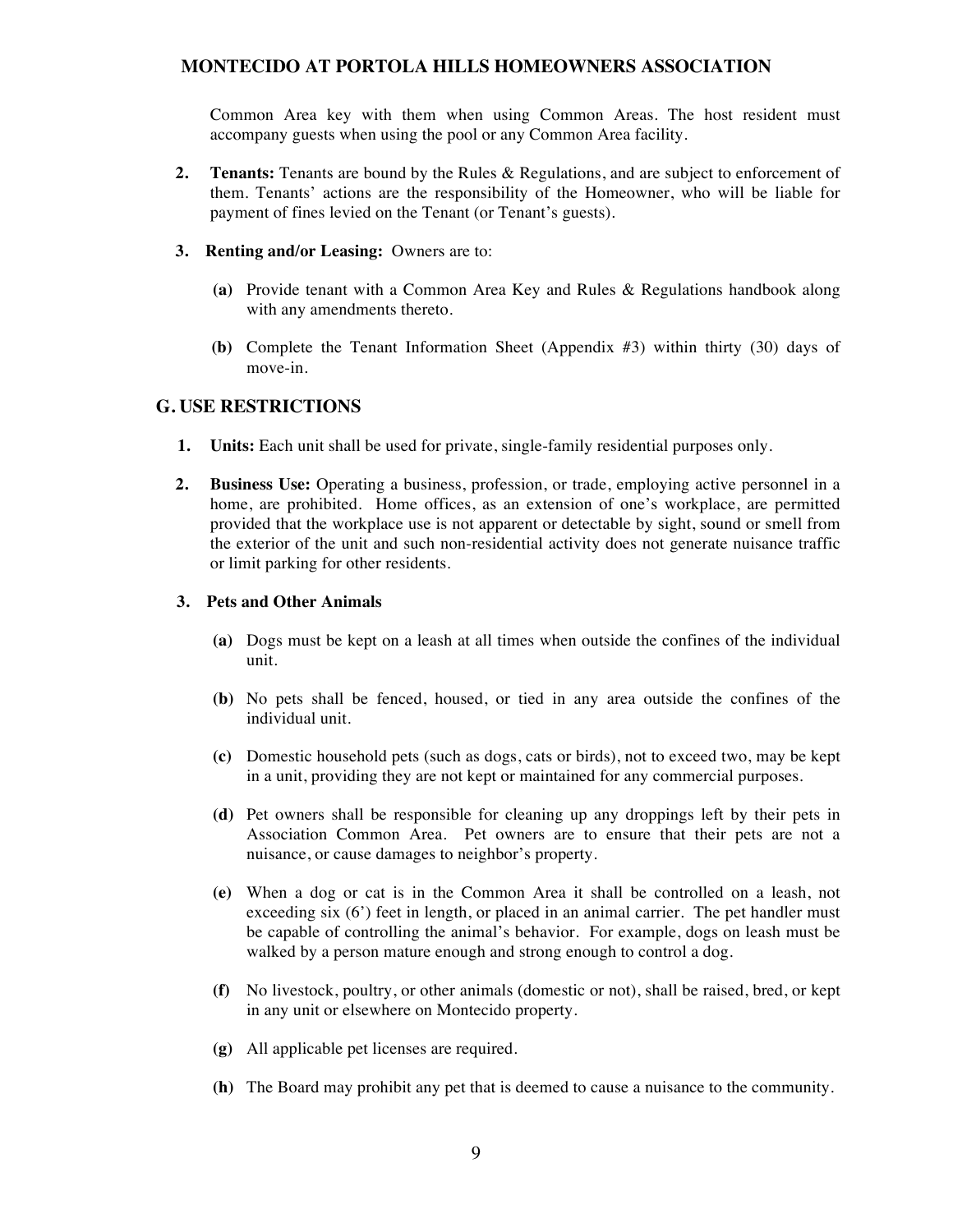- **(i)** Pet owners shall have sole liability for all damages claimed by any person harmed by such pet and shall indemnify, hold harmless and defend the Association from any and all liability whatsoever resulting from such claims and damages including, without limitation, damage awards, as well as costs and reasonable attorney fees incurred by the Association.
- **(j)** Pets are never permitted in the pool area, play area, recreation center or weight room.
- **(k)** Pets shall not be tied up in parking areas. Pets shall not be left alone in vehicles.
- **(l)** No person may allow an animal, when unprovoked, to bite, attack, endanger, or inflict injury on another person or animal. No person may allow an animal to chase or approach an individual in a menacing fashion or apparent attitude of attack.
- **4. Antennas:** No antennas or lead wire of any type will be placed, mounted, located on, or attached to any part of the Common Area, or Restricted Common Area, if visible from the outside. Satellite dishes in excess of 18" in diameter are not permitted. Free-standing satellite dishes, 18" in diameter or less, which are located on the patio or balcony do not require preapproval from Montecido. Satellite dishes, 18" in diameter or less, may be mounted to the building fascia board only **and require written Architectural Committee approval prior to installation.** Satellite dish installation shall not be made with penetrations to the stucco.
- **5. Drying of Articles:** No clothes, sheets, rugs, blankets, towels, bathing suits, mops or any other items shall be hung out to dry, or for any other purpose, placed on any part of the Association Common Area or otherwise outside the confines of the unit. This includes Restricted Common Area, such as balcony railings.
- **6. Storage of Personal Property:** Personal property generally is to be stored and/or housed within the confines of the unit.
	- **(a) Utility Closets** are not to be used for storage of any kind. Items stored in the utility closets are subject to immediate removal and disposal.
	- **(b) Patios and Balconies-** excessive "clutter" on patios and balconies is not permitted. It is otherwise permissible to place patio furniture, umbrellas, decorative plants and flowers, on patios and balconies. Such uses, however, must not cause damage to the membrane surface of the balcony (second floor carriage units). *No items are permitted on the balcony ledge.*
	- **(c) Barbeques and Fire Pits** In conformance with the California Fire Code charcoal burners, portable fire pits and other open flame and cooking devices *may not* be used on the patios or balconies or within ten (10') feet of combustible construction. Liquefied petroleum gas (otherwise known as LP Gas) cooking devices that have an LP Gas container with water capacity greater than 2.5 pounds (nominal one pound LP Gas capacity) cannot be located on combustible balconies or within ten  $(10^{\circ})$  feet of combustible construction.
	- **(d) Flammable Materials** At no time may flammable/fuels, paints or oil be stored within a unit, in the spaces for the water heaters and electricity meters, or on patios and balconies.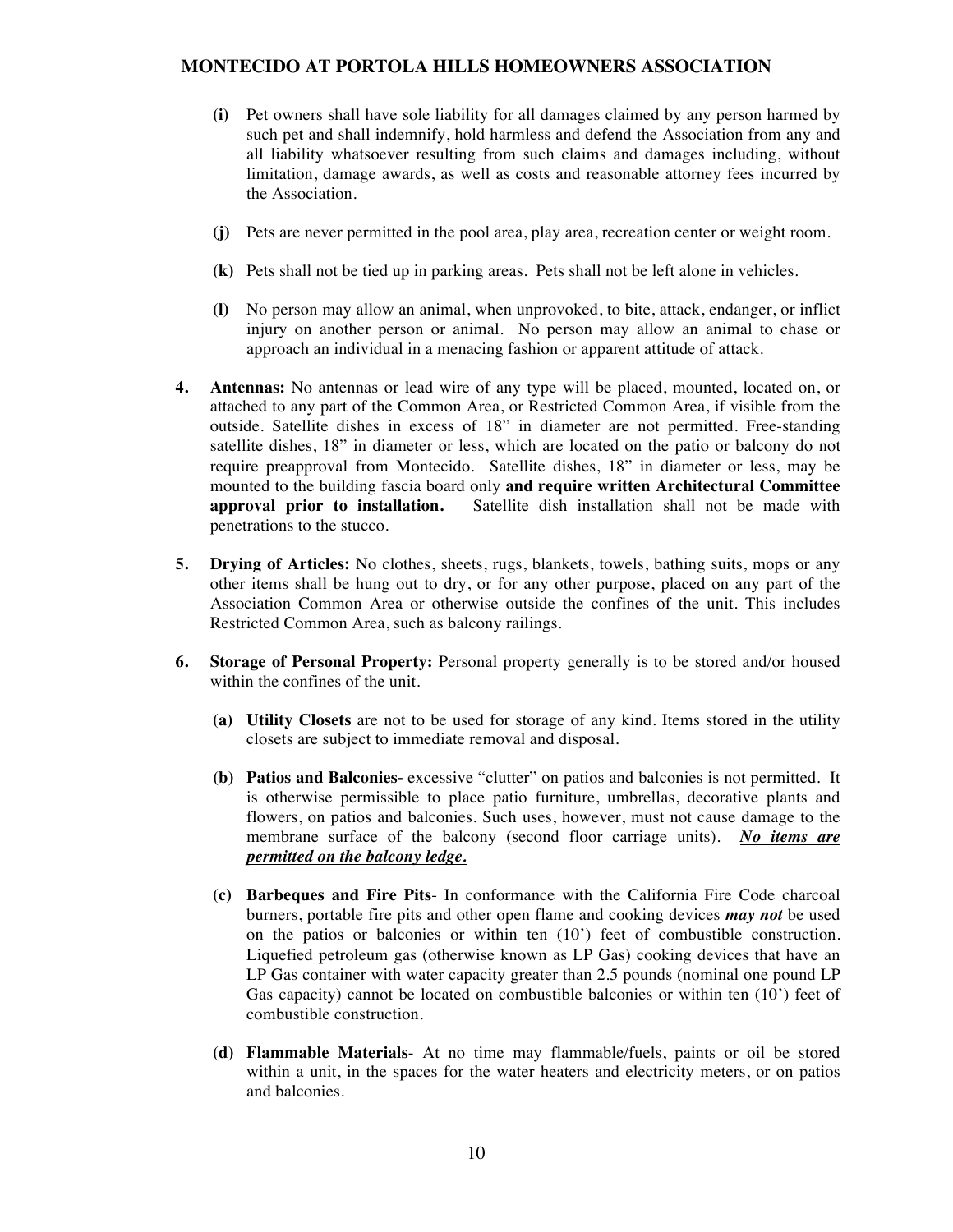- **7. Window Coverings:** Windows can be covered only by drapes, shades, blinds, or shutters, and cannot be painted or covered by aluminum foil, cardboard, or other similar materials.
- **8. Window mounted air conditioning units are prohibited.**
- **9. Signs**
	- **(a) Real Estate Signs and Commercial Signs-** One standard "For Sale", or "For Rent" is permitted. All real estate signs must be removed within seven (7) days of a sale, lease, or rental of the unit. No more than three (3) "open house" signs are allowed for each unit. No other commercial signs shall be permitted.
	- **(b) Non-Commercial Signs-** Non-Commercial signs, posters, flags or banners may be made of paper, cardboard, cloth, plastic or fabric and may be posted or displayed from the patio, window, door, balcony or outside wall of the unit. Non-commercial signs may not be made of lights, roofing, siding, paving materials, flora or balloons, or any other similar building materials, landscaping, or decorative component, or include the painting of or damage to architectural surfaces.
- **9. Safety:** No items of any type including without limitation to flower pots, etc, may be placed on balcony ledges. Falling objects could cause injury.
- **10. Trash:** All refuse and trash shall be neatly contained and placed only in the trash receptacles.
	- **(a)** Trash receptacles may be placed out for pickup no earlier than dusk the day before pickup and must be stored appropriately out-of-sight by dusk on the same day the trash is picked up.
	- **(b)** No flammable material such as paints, oil, aerosol cans, and other hazardous items are allowed to be deposited into the trash receptacles. Should you require hazardous waste pick-up, please contact Waste Management at (714) 558-7761.
	- **(c)** Waste Management provides two (2) free pick-ups per calendar year for bulky or heavy items. Please contact Waste Management directly to schedule.

#### **11. Potted Plants**

- **(a)** No potted plants of any kind may be affixed to the exterior stucco walls or placed on balcony ledges.
- **(b)** All potted plants placed on balcony floors or landing must have a waterproof dish underneath the pots, in order to control water "run-off" and feet in order for air to circulate beneath the pot and preserve the integrity of the balcony floor.
- **(c)** All hanging plants must have an attached waterproof dish underneath.
- **(d)** Owners are responsible for any damage to the Common Area as a result of excessive moisture emanating from any potted plant or other source.
- **12. Maintenance of Restricted Common Areas:** Patios, parking spaces, garage doors and balconies, must be maintained in a clean and attractive condition.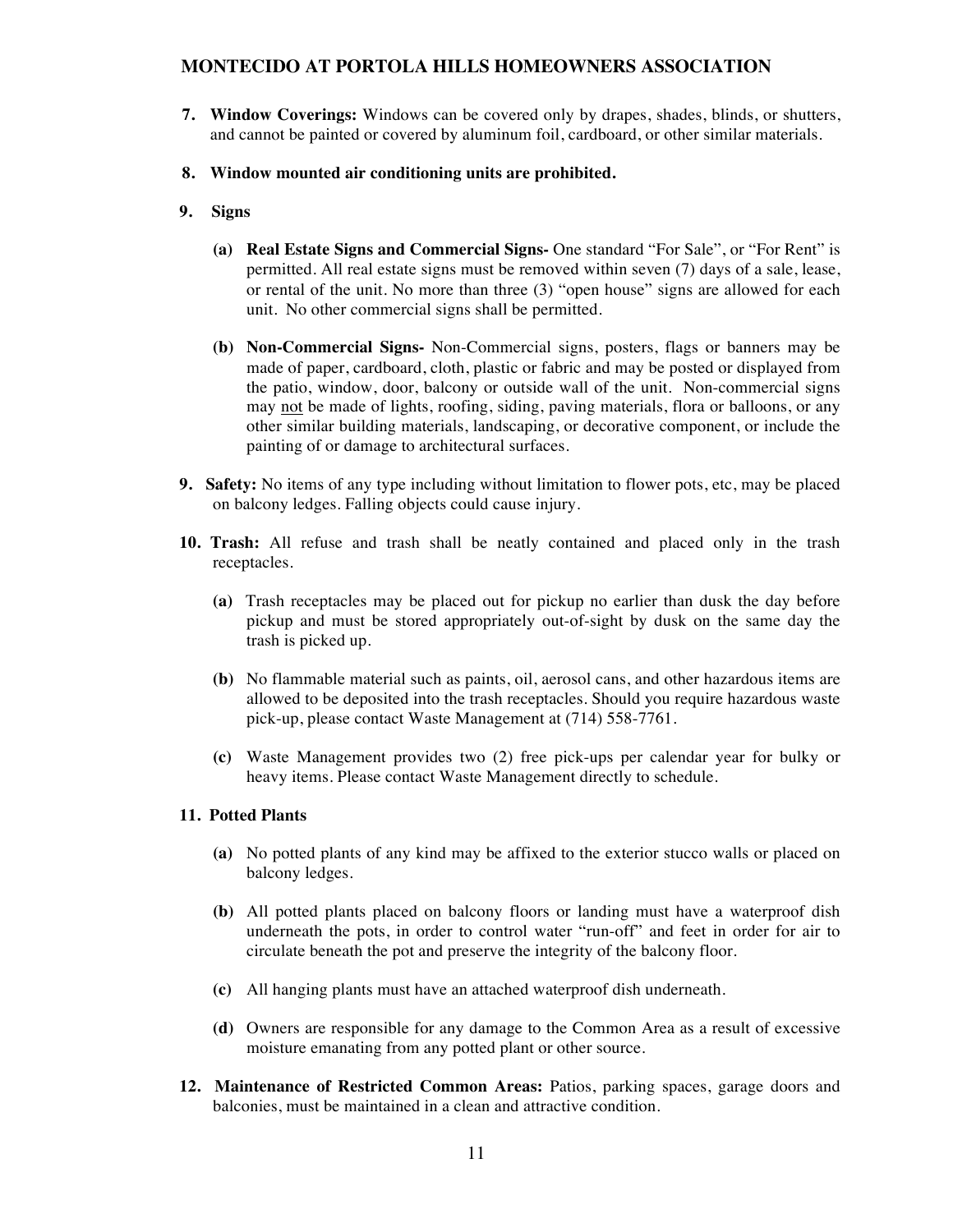**13. Quiet Hours:** Sunday through Thursday, quiet hours are from 10:00 p.m. to 7:00 a.m. Friday and Saturday; quiet hours are from 11:00 p.m. to 8:00 a.m. This quiet time also applies to vehicles that are left running while they are being loaded/unloaded by residents.

**Fine Policy: Fines for violating any of the foregoing use limitations are as follows: Fifty Dollars (\$50.00) for first infraction, Seventy-Five Dollars (\$75.00) for second infraction, and One Hundred Dollars (\$100.00) for third infraction. This is in addition to other applicable sanctions or penalties that may be imposed per the CC&Rs.** 

# **H. POOL COMPLEX RULES**

The Montecido pool complex is privately owned property and is solely for the use of residents of Montecido and their guests. Non-residents who are not invited guests may be asked to leave.

#### **ALL PERSONS WHO ENTER AND USE THE POOL COMPLEX AND FACILITIES DO SO AT THEIR OWN RISK.**

#### **1. Operating Schedule**

| Sunday through Thursday | $7:00$ am- $10:00$ pm |
|-------------------------|-----------------------|
| Friday and Saturday     | $7:00$ am-11:00 pm    |

The pool is heated to 80 degrees from May through October. The spa is heated year-round.

#### **2. Pool Rules**

- **(a)** A resident host must accompany guests at all times. All persons using the pool must be able to show their pool area keys at all times.
- **(b)** Persons under the age of 14 are not allowed in the spa/jacuzzi at any time, even if accompanied by an adult.
- **(c)** Guests of residents are not entitled to have guests of their own in the Pool Complex.
- **(d)** Persons 14 years and under and non-swimmers must be accompanied by a resident adult, over the age of 18, while in the pool areas at all times.
- **(e)** The gates to the Pool Complex are to remain closed and locked except when in immediate use for entry/exit purposes. **The gates are never to be propped or left open (including slightly ajar) for any reason.**
- **(f)** No pets are permitted in the Pool Complex by order of the Orange Country Health Department.
- **(g)** No glassware or breakable bottles are permitted in the pool areas.
- **(h)** All posted rules must be followed.
- **(i)** Pool/Spa/Jacuzzi must not be used while being serviced.
- **(j)** The Homeowners Association and its agents reserve the right to restrict the number of people using the pool at any given time, and to refuse use of the pool at any time.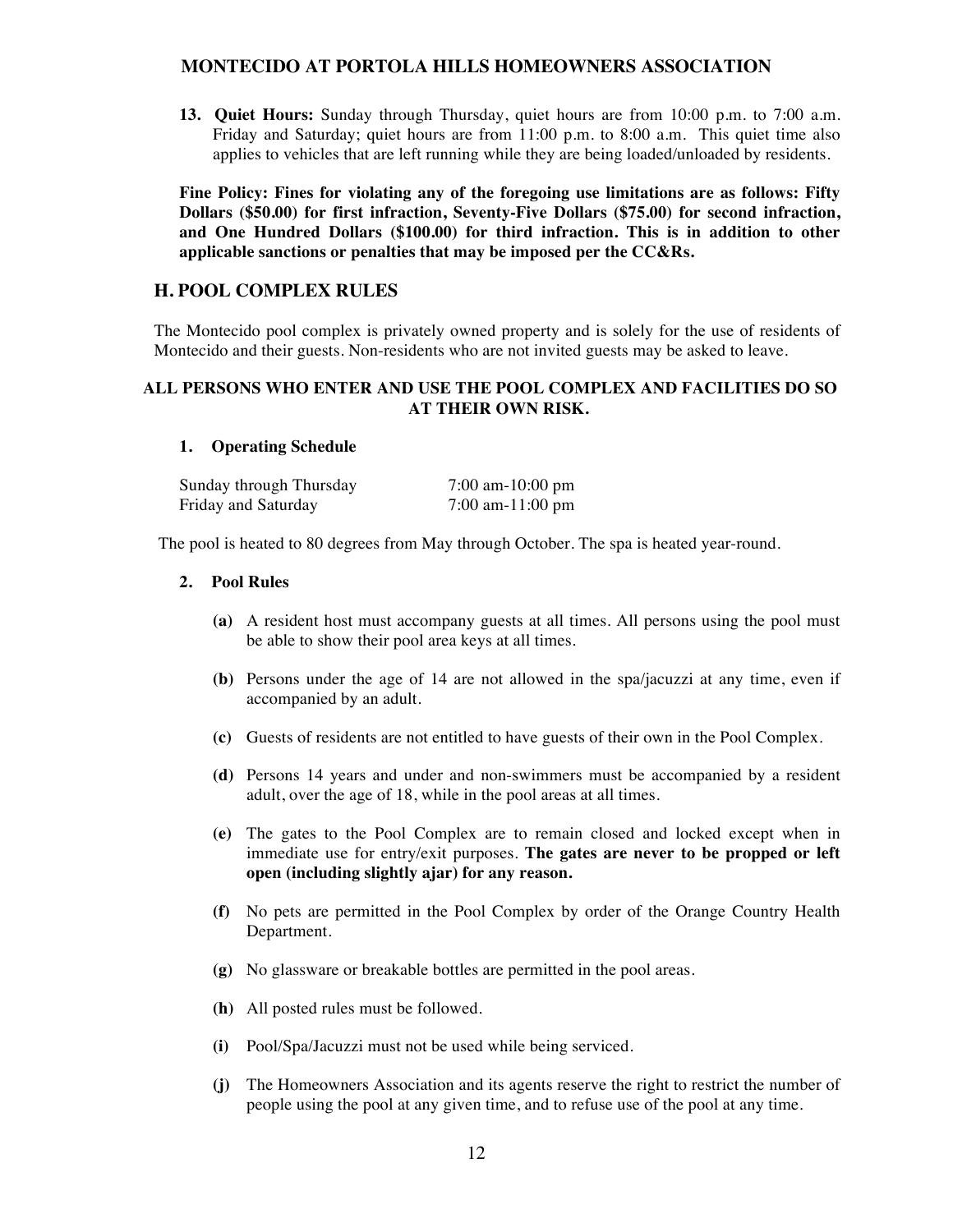- **(k)** Infants and non-toilet trained individuals must wear swim diapers while in pool. Those wearing swim diapers must exit the pool every 20 minutes to reduce the possibility of fecal contaminations.
- **(l)** Swimmers must shower prior to entering the pool and Jacuzzi.
- **(m)** Bobby pins and hairpins should be removed prior to entering the pool as they damage the bottom of the pool.
- **(n)** No running, horseplay, or boisterous conduct will be permitted at and around the pool area.
- **(o)** There is absolutely no diving into the pool or the spa.
- **(p)** There is to be no fighting, shouting, pushing, shoving, or other aggressive conduct by any person within the Pool Complex.
- **(q)** There is to be no climbing over the gates or fence at any time.
- **(r)** Use of soap in the spa is not permitted.
- **(s)** Equipment not designed for pool use will not be allowed in the pool area. This includes, but it not limited to, scuba gear, surfboards, skateboards, Frisbees, inner tubes, large rafts and boats, etc**.**
- **(t)** The segregation of washrooms by gender shall be strictly observed. A parent may accompany a child of either gender into restrooms.
- **(u)** Nudity is not permitted.
- **(v)** Residents and guests must keep volume of radios, CD players, etc. to a minimum, so as not to disturb other individuals in the area. Please use headphones.
- **(w) Smoking is not allowed inside the pool area.**

**Fine Policy: Fines for violating any of the above Pool Rules are as follows: Fifty Dollars (\$50.00) for the first infraction, Seventy-Five Dollars (\$75.00) for second infraction, and One Hundred Dollars (\$100.00) for third infraction. This is in addition to other applicable sanctions or penalties that may be imposed per the CC&Rs.** 

#### **I. PLAY AREA RULES**

#### **ALL PERSONS WHO ENTER AND USE THE PLAY AREA AND ITS EQUIPMENT DO SO AT THEIR OWN RISK.**

- **(a)** Children should be accompanied by an adult at all times when using the play area.
- **(b)** The gate to the play area is **to remain closed** and locked, except when in immediate use for entry or exit use.
- **(c)** The gate is never to be left propped open for any reasons.
- **(d)** No pets are permitted in the Play Area.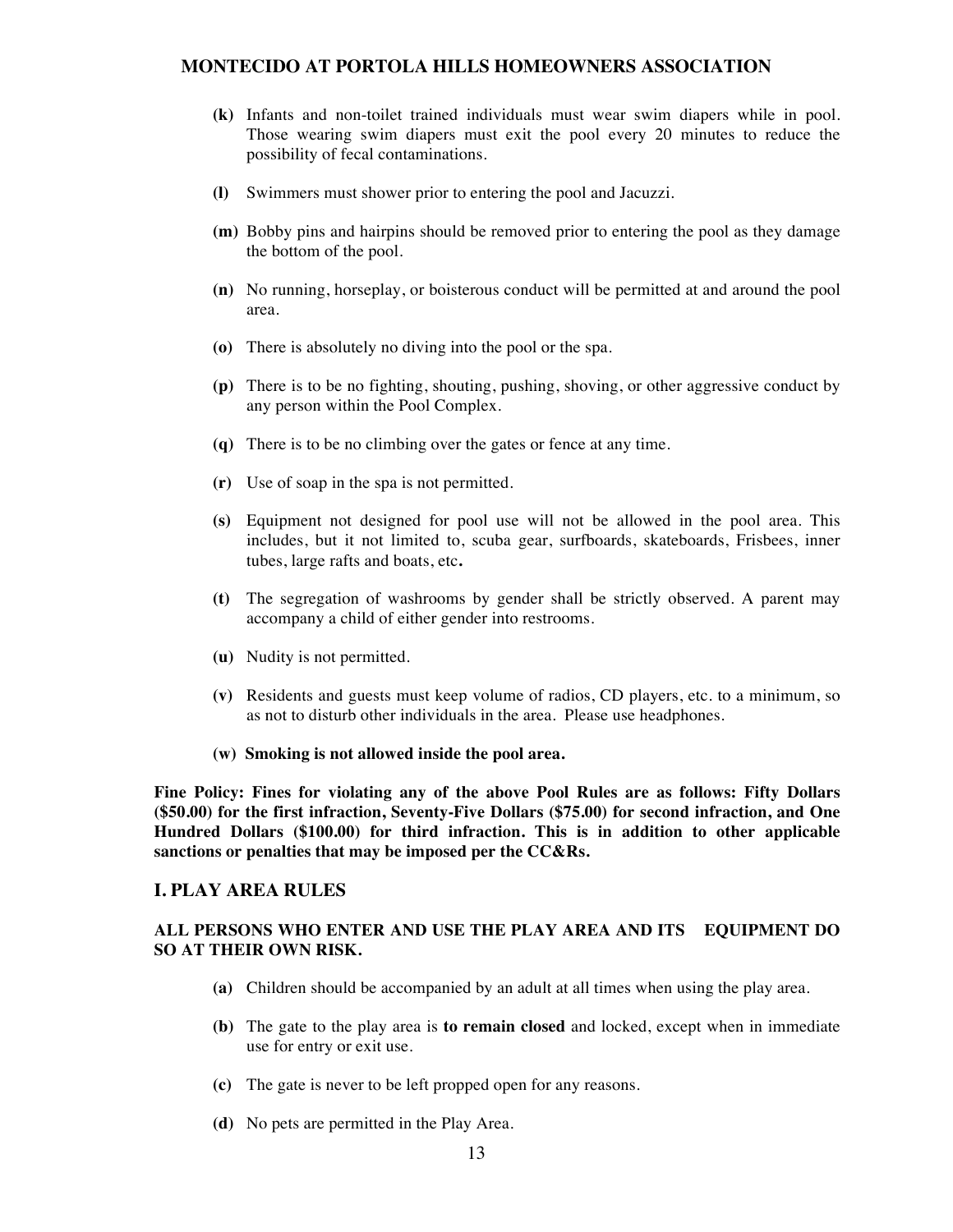- **(e)** No glassware or breakable bottles are permitted in the Play Area.
- **(f)** All posted rules must be followed.
- **(g)** The Homeowners Association and its agents reserve the right to restrict the number of people using the Play Area at any given time and to refuse use of the Play Area at any time.
- **(h)** There is to be no fighting, shouting, pushing, shoving, or other aggressive conduct by any person within the Play Area.
- **(i)** There is to be no climbing over the gates or fence at any time.

**Fine Policy: Fines for violating any of the above Play Area Rules are as follows: Fifty Dollars (\$50.00) for the first infraction, Seventy-Five Dollars (\$75.00) for second infraction, and One Hundred Dollars (\$100.00) for third infraction. This is in addition to other applicable sanctions or penalties that may be imposed per the CC&Rs.** 

#### **J. USE OF WEIGHT ROOM**

#### **ALL PERSONS WHO ENTER AND USE THE WEIGHT ROOM AND ITS EQUIPMENT DO SO AT THEIR OWN RISK.**

#### **1. Weight Room Hours**

| Sunday through Thursday | $7:00$ am- $10:00$ pm |
|-------------------------|-----------------------|
| Friday and Saturday     | $7:00$ am-11:00 pm    |

**Minors**: Guests must be 18 years of age. Residents using the weight room must supervise the children at all times. Young children should not use the weight room equipment. Should children entering their teens require to the use the weight room involving weights or specific machines to aid performance, then this exercise must be carried out under the supervision of a suitable, qualified instructor to ensure that any routine is executed in complete safety.

**Attire and Footwear:** Proper attire is required to Weight room use. Shirts must be worn at all time and fitness shoes are mandatory. Fitness shoes only. No open toed shoes, thongs, sandals or socks are allowed. No street shoes, bare feet or slipper type footwear are allowed. Clean, un-torn clothing is mandatory for hygienic and safety reasons. Body odor can be offensive.

**Equipment Use:** All equipment must be used as designed. Members and their guests damaging weight room property will be responsible for any expense incurred. The Association reserves the right to suspend or terminate use of the weight room to anyone who refuses to observe the rules or abuses the equipment. Wipe down the equipment completely when finished. Use a disposable wipe to clean areas you have touched or perspired on. Use a towel while working out to avoid sweat dripping all over machines and floor. Clean any puddles of sweat from the floor with your towel. Clear machines of magazines, newspapers and pick up after yourself when you are done. If others are waiting there is a time limit of 30 minutes.

**Cell Phones:** Cell phones are prohibited from use in the weight room, as they are a distraction to others.

**Guest Policy:** Guests must be accompanied by a resident and both of them must be 18 years of age.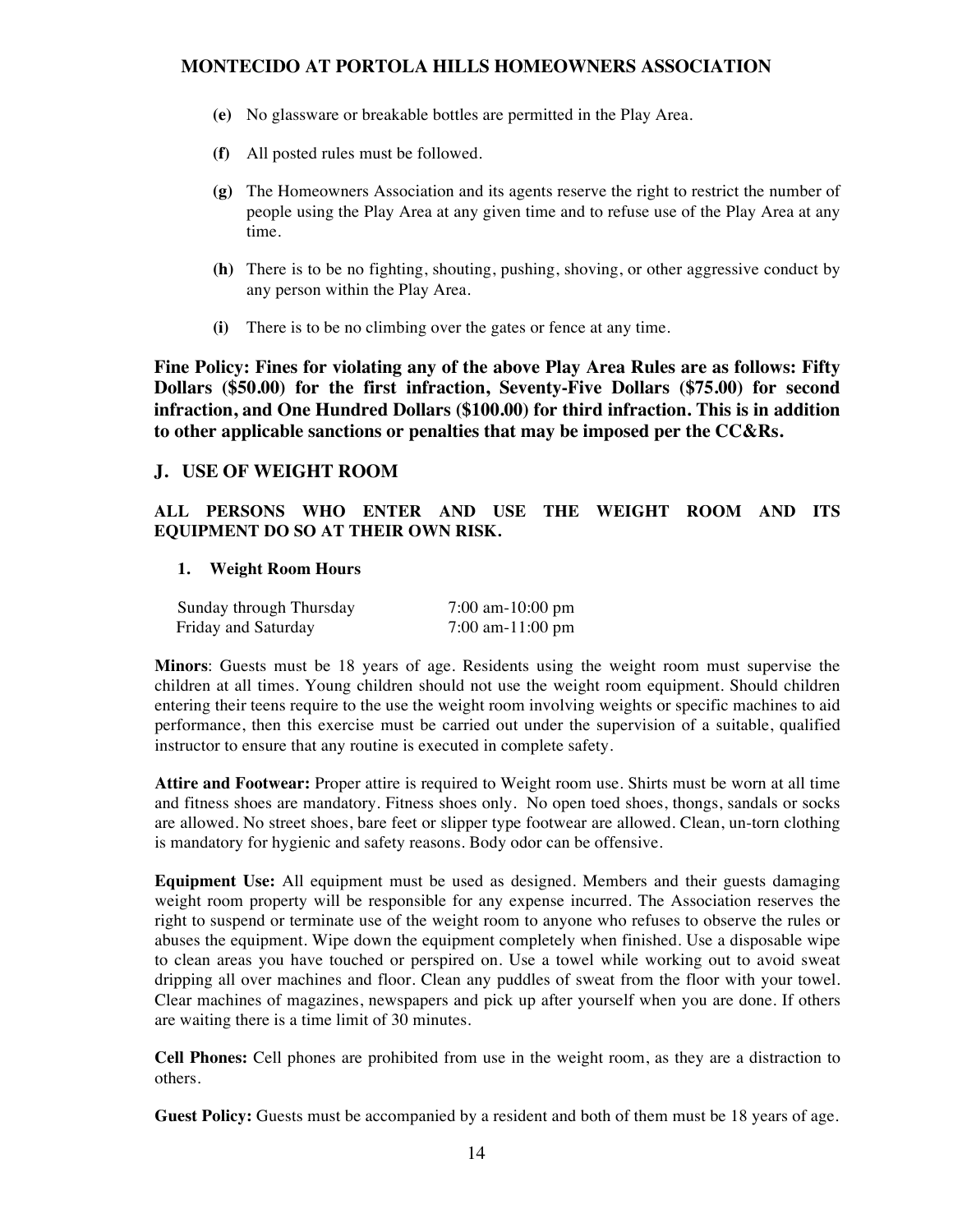**Lost Articles:** The Association assumes no responsibility for lost or stolen articles. Do not bring valuables to the weight room.

**Smoking, Food and Drink:** Smoking is not allowed inside the weight room or around the entry or windows of the weight room. Food should be eaten outside the weight room. Drinks and water can be taken into the weight room in non-breakable, spill-proof containers. NO PETS ARE ALLOWED IN THE WEIGHT ROOM.

**Disclaimer: The weight room is used at the individual's own risk. Neither the Association nor its agents shall be liable for any loss or damage to property or death or personal injury arising from the use of weight room equipment.** 

**Fine Policy: Fines for violating any of the above Weight Room Rules are as follows: Fifty Dollars (\$50.00) for the first infraction, Seventy-Five Dollars (\$75.00) for second infraction, and One Hundred Dollars (\$100.00) for third infraction. This is in addition to other applicable sanctions or penalties that may be imposed per the CC&Rs.**

#### **K. CLUBHOUSE RESERVATIONS**

#### **ALL PERSONS WHO ENTER AND USE THE CLUBHOUSE AND ITS FACILITIES AND FURNITURE DO SO AT THEIR OWN RISK.**

- **(a)** The clubhouse is for the exclusive use of residents and their guests. Tenants must have the application signed by the owner of the unit. The owner of the unit shall be responsible for the damaged caused by the tenant's rental.
- **(b)** Rental of the Clubhouse does **NOT** include use of the pool/pool deck or spa/Jacuzzi.
- **(c)** Alcoholic beverages are not permitted.
- **(d)** No amplified music or live bands are allowed at any event held in the Clubhouse.
- **(e)** All activities are to conclude promptly at 10:00 p.m.
- **(f)** Children and teen parties **MUST** be chaperoned by a resident adult.
- **(g) NO** pets are permitted in the Clubhouse.
- **(h)** The Clubhouse Application/Agreement (Appendix 4) must be completed and submitted to Management with the Fifty Dollars (\$50.00) non-refundable rental fee and Two Hundred Fifty Dollars (\$250.00) security deposit.
- **(i)** Cancellation of the reservation *seven (7) days or less* prior to the reservation date will result in forfeiture of the Fifty Dollars (\$50.00) rental fee. The security deposit will be returned.
- **(j)** Loss of the clubhouse key will result in the clubhouse being re-keyed and the cost will be charged to the homeowner responsible. Cost not to exceed Two Hundred Fifty-Dollars (\$250.00).
- **(k)** The key must be returned to Management the next business day after the event, Failure to return the clubhouse key the next business day after the event will result in the forfeiture of the Two Hundred Fifty-Dollars (\$250.00) security deposit.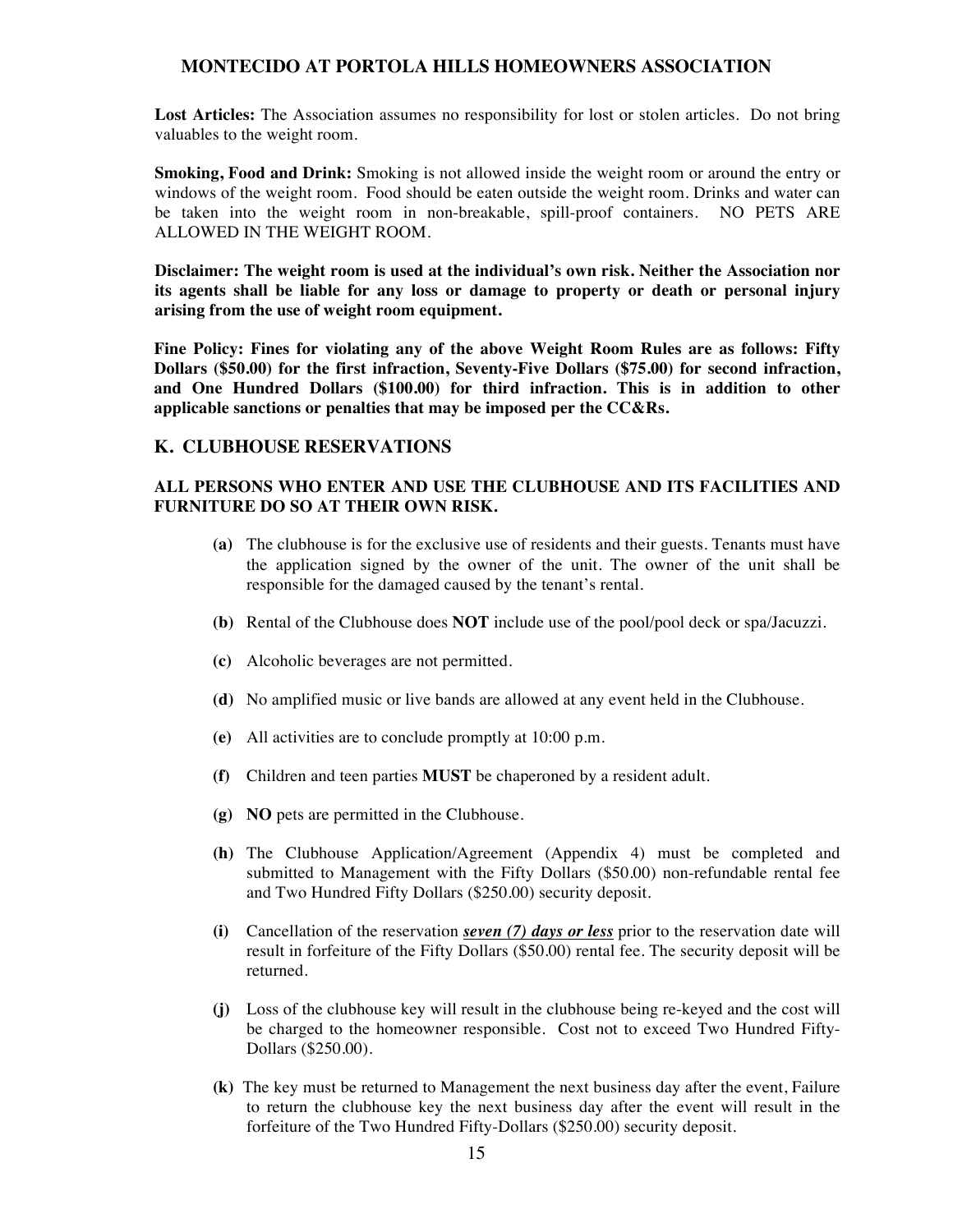- **(l)** Damage exceeding Two Hundred Fifty-Dollars (\$250.00) will be assessed to the homeowner (the homeowner will be responsible for damage caused by his or her tenant's rental).
- **(m)** A cleaning fee in the amount of One Hundred Dollars (\$100.00) or more may be taken from the Security Deposit if the Clubhouse is not cleaned after the event, in accordance with the Clubhouse Clean Up Requirements Check List (Appendix 5).
- **(n) No decorations are allowed on the walls, windows, light fixtures, furniture, etc. This includes any tacks, strings, or tape to hang them.**

**Fine Policy: Fines for violating any of the above Clubhouse Rules are as follows: One Hundred Dollars (\$100.00) for the first infraction, One Hundred Fifty Dollars (\$150.00) for second infraction, and Two Hundred Dollars (\$200.00) for third infraction. This is in addition to other applicable sanctions or penalties that may be imposed per the CC&Rs.**

#### **L. KEYS/HANDBOOK**

- 1. Each unit is entitled to one Common Area key, which opens the pool complex area, and the Rules & Regulations Handbook.
- 2. Owners are responsible for providing tenants with the above items.
- 3. Replacement costs of the above items are as follows:

|     | (a) Common Area Key                                            | \$25.00 |
|-----|----------------------------------------------------------------|---------|
| (b) | Broken Common Area Key Replacement<br>(If broken key returned) | \$5.00  |

**(c)** Rules & Regulations Handbook \$15.00

**Fine Policy: Fines for violating any of the above Key/Handbook Rules are as follows: Fifty Dollars (\$50.00) for the first infraction, Seventy-Five Dollars (\$75.00) for second infraction, and One Hundred Dollars (\$100.00) for third infraction. This is in addition to other applicable sanctions or penalties that may be imposed per the CC&Rs.**

#### **M. COMMON AREA SAFETY RULES**

#### 1. **GAMES, STUNTING, AND OTHER SUCH NON-TRANSPORT ACTIVITIES ARE PROHIBITED ON RED BLUFF AND SLOPES WITHIN THE COMMUNITY.**

- 2. Skateboarding, skating, and scooters (such as "Razors") are prohibited on Red Bluff.
- 3. Tricycles and other child-operated vehicles are prohibited on Red Bluff.
- 4. Bicycling is permitted upon Association streets, but shall not be used for recreational purposes on Red Bluff. Bicycles may be used for transport purposes only on Red Bluff.
- 5. Air soft guns are not permitted in the Montecido community.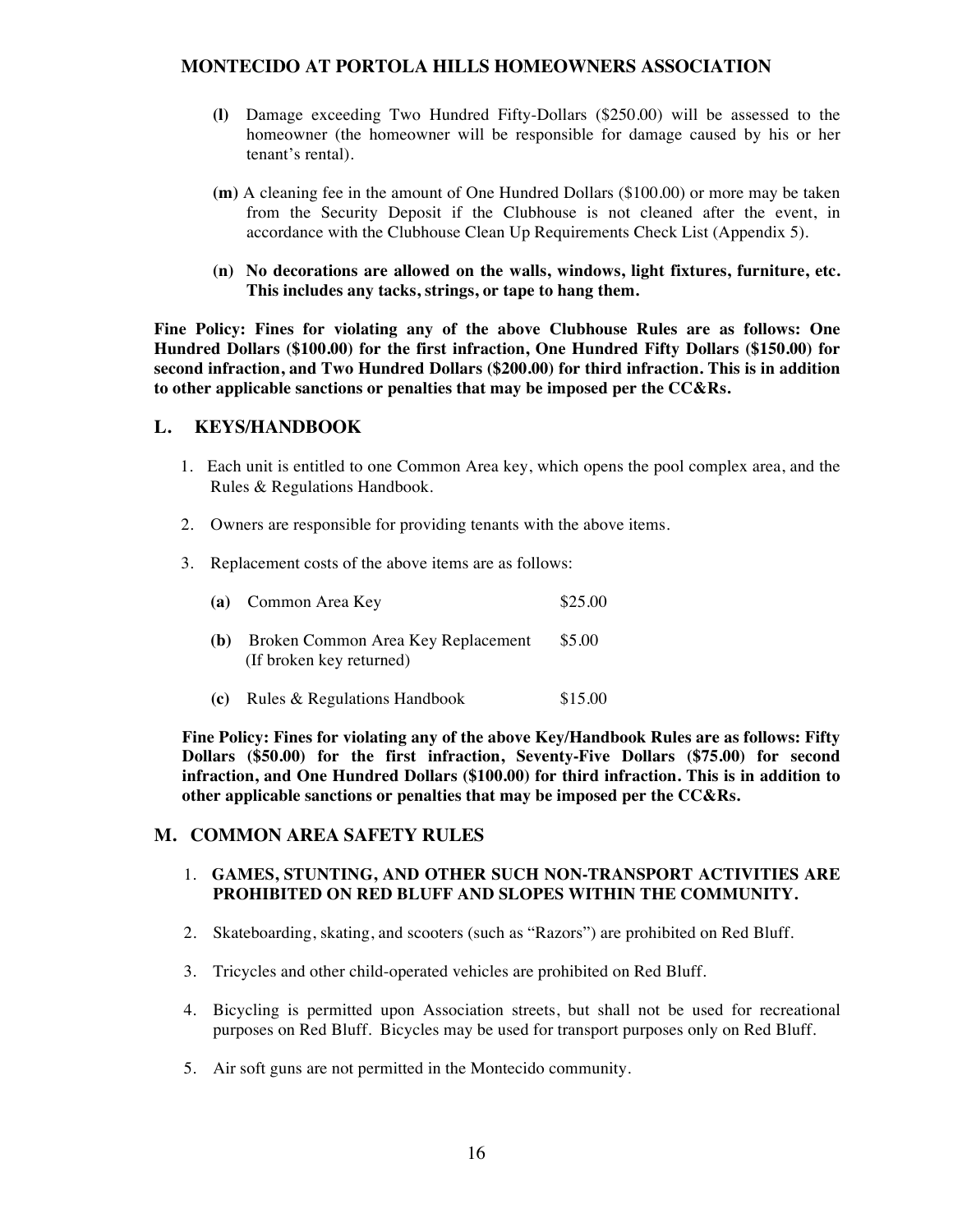Injuries or damage caused by the unauthorized use of Association's property may result in the Association seeking indemnification from the offender, or in the case of a juvenile, against the responsible parent or guardian.

**Fine Policy: Fine Policy: Fines for violating any of the above Safety Rules are as follows: Fifty Dollars (\$50.00) for the first infraction, Seventy-Five Dollars (\$75.00) for second infraction, and One Hundred Dollars (\$100.00) for third infraction. This is in addition to other applicable sanctions or penalties that may be imposed per the CC&Rs.**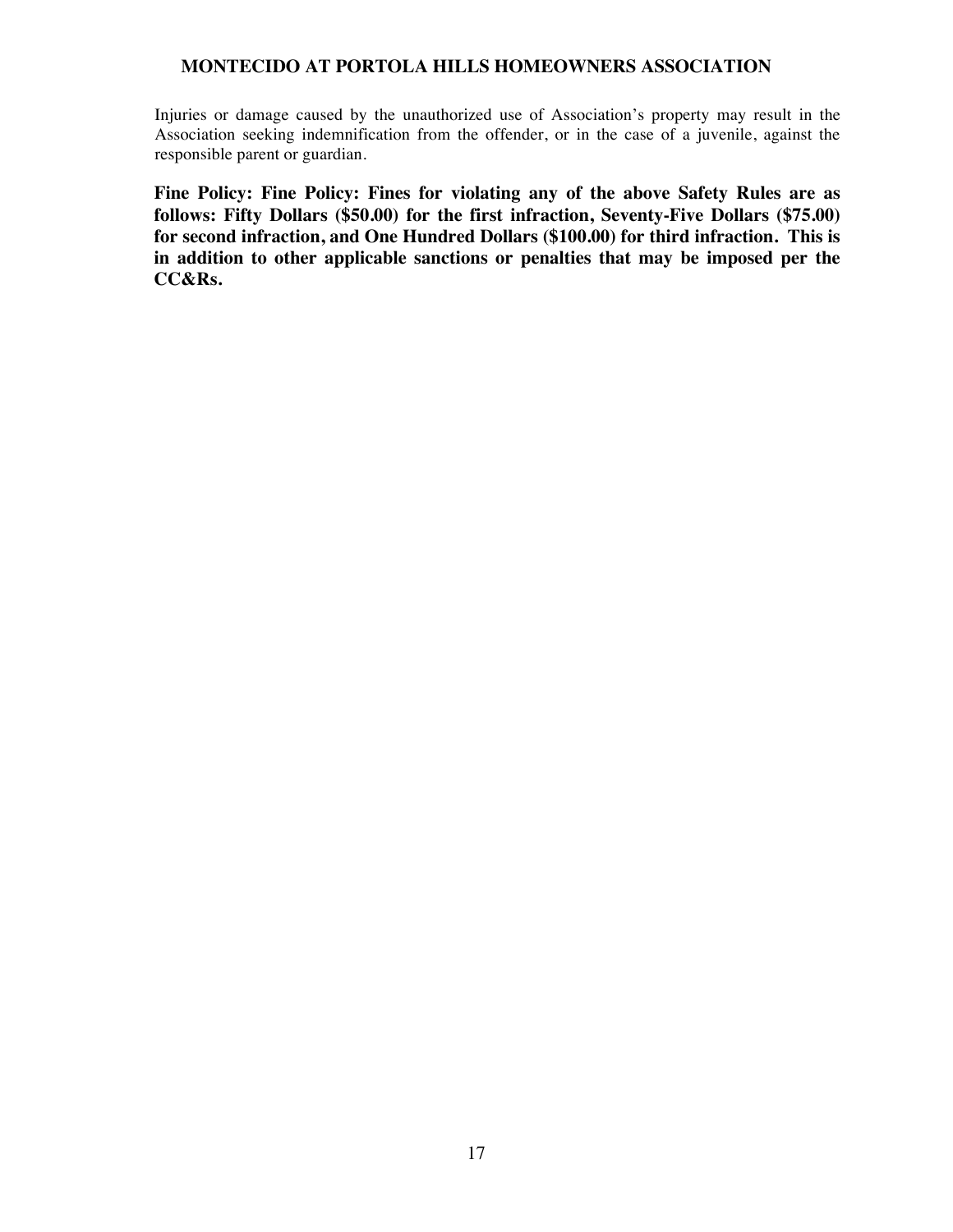Appendix 1

#### **FREQUENTLY CALLED NUMBERS**

**Emergency:** 911

**Police Non-Emergency:** (714) 647-7000

**Orange County Fire:** (714) 744-0400

**Hospitals:** Mission Hospital

Saddleback Hospital (949) 837-4500

**Animal Control:** (949) 647-7000

**Cox Communications:** (949) 240-1212

**Waste Management:** (714) 558-7761

**So Cal Gas Co:** (714) 834-5200

**So. Cal Edison:** (800) 684-8123

**Irvine Ranch Water District:** (949) 453-5300

**Vector Control:** (714) 971-2421

**Post Offices:**  30595 Trabuco Canyon (949) 888-1533

29851 Aventura #K Rancho Santa Margarita (949) 888-1533

28251 Silverado Canyon (714) 649-3076

**Schools:**

Portola Hills (Grades K-6) (949) 459-9370

Serrano (Grades 7-8) (949) 586-3221

El Toro High School (Grades 9-12) (949) 586-6333

Laguna Hills High School (Grades 9-12) (949) 770-5447

Mission Viejo High School (Grades 9-12) (949) 837-7722

**Newspapers:** Los Angeles Times, Orange County (714) 641-1595

Orange County Register (714) 972-9800

**Colleges/Universities:** Irvine Valley Community College (949) 451-5100

Saddleback Community College (949) 582-4500

U.C. Irvine (949) 856-5011

**Management:** Total Property Management, Inc. (949) 261-8282 Fax: (949) 261-6958 www.totalpm.com

**Association Contractors:** Animal Pest Management (909) 591-9551

Blair's Towing (949) 837-8697

Certified Termite (714) 996-9488

Patrol One (714) 541-0999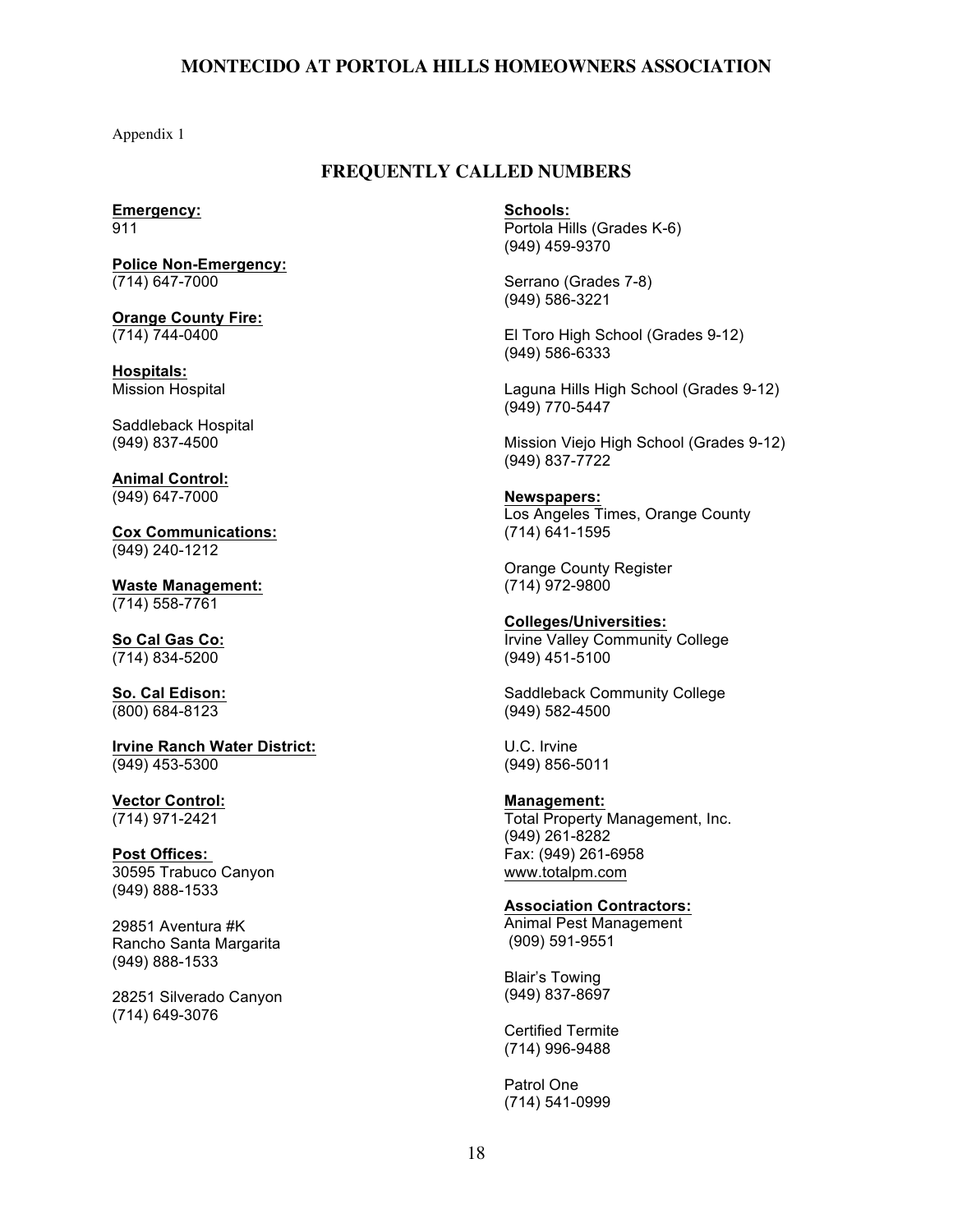# Appendix 2

# **SCHEDULE OF FINES**

| <b>Fine 1st Infraction</b> | $2nd$ Infraction | $3rd$ Infraction |
|----------------------------|------------------|------------------|
| \$50.00                    | \$75.00          | \$100.00         |
| \$100.00                   | \$150.00         | \$200.00         |
| \$50.00                    | \$75.00          | \$100.00         |
| \$50.00                    | \$75.00          | \$100.00         |
| \$50.00                    | \$75.00          | \$100.00         |
| \$50.00                    | \$75.00          | \$100.00         |
| \$100.00                   | \$150.00         | \$200.00         |
| \$50.00                    | \$75.00          | \$100.00         |
| \$50.00                    | \$75.00          | \$100.00         |
|                            |                  |                  |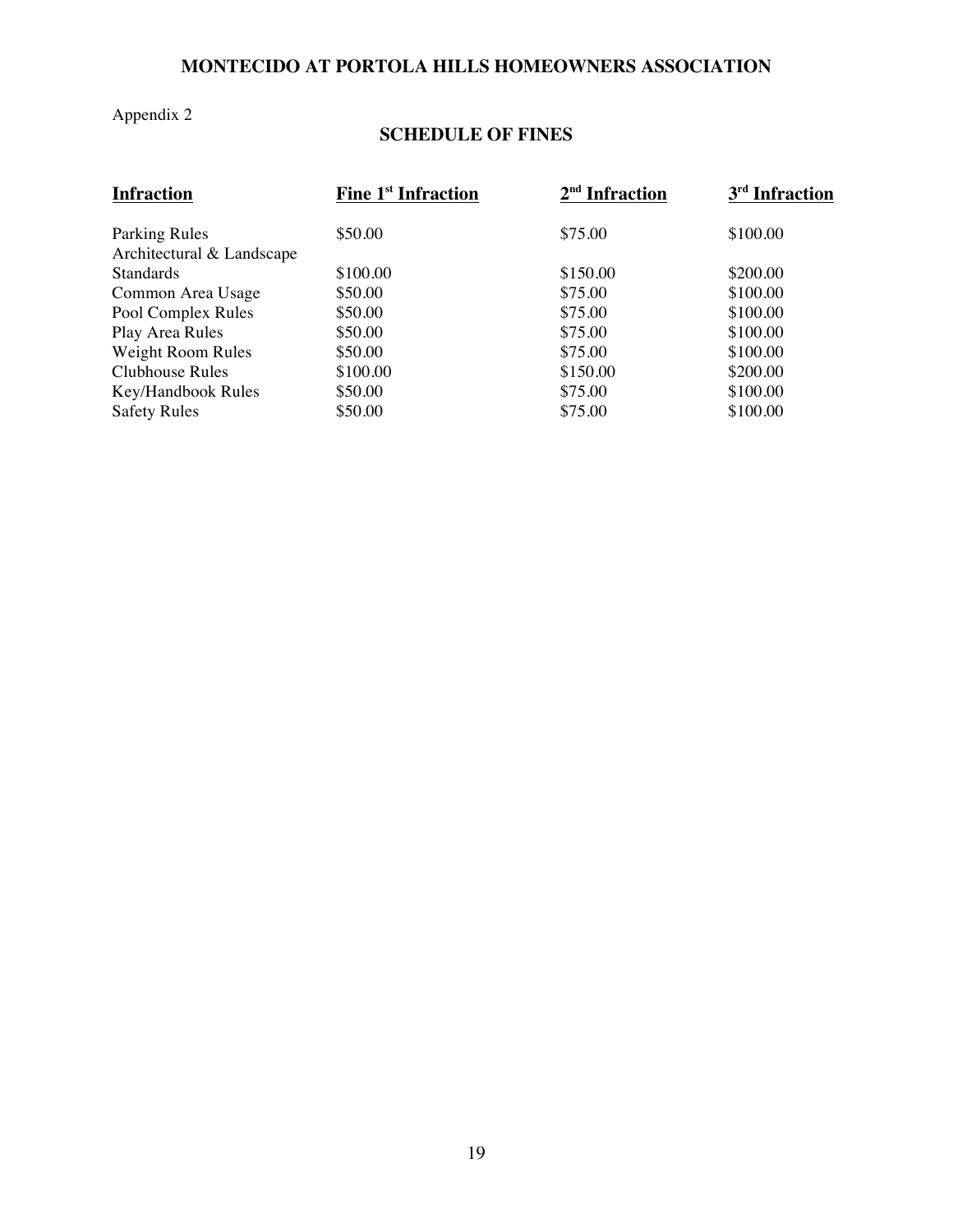#### Appendix 3

## **TENANT AGREEMENT FORM**

Homeowners who have Tenants are required to provide registration information to the Association for use in emergency situations

Re:\_\_\_\_\_\_\_\_\_\_\_\_\_\_\_\_\_\_\_\_\_\_\_\_\_\_\_\_\_\_\_\_\_\_\_\_\_\_\_\_\_\_\_\_\_\_\_\_\_\_\_\_\_\_\_\_\_\_\_Trabuco Canyon, CA 92679

(Montecido Address)

#### **A. EMERGENCY INFORMATION**

The following information is confidential and for Association use during an emergency:

| <b>Print Name</b> |            |     |  |
|-------------------|------------|-----|--|
| Address           |            |     |  |
| Daytime Phone     | Home Phone | Fax |  |
| Print Name        |            |     |  |
| Address           |            |     |  |
| Daytime Phone     | Home Phone | Fax |  |
|                   |            |     |  |
| Print Name        |            |     |  |
| Daytime Phone     | Home Phone | Fax |  |

I/we have provided a copy of the Montecido at Portola Hills Homeowners Association Guidelines to my/our Tenant.

\_\_\_\_\_\_\_\_\_\_\_\_\_\_\_\_\_\_\_\_\_\_\_\_\_\_\_\_\_\_\_\_\_\_\_\_\_\_\_\_\_\_\_\_\_\_\_\_\_\_\_\_\_\_\_\_\_\_\_\_\_\_\_\_\_\_\_\_\_\_\_\_\_\_\_\_\_\_\_\_\_\_\_\_

| Homeowner Signature | Date |
|---------------------|------|
|                     |      |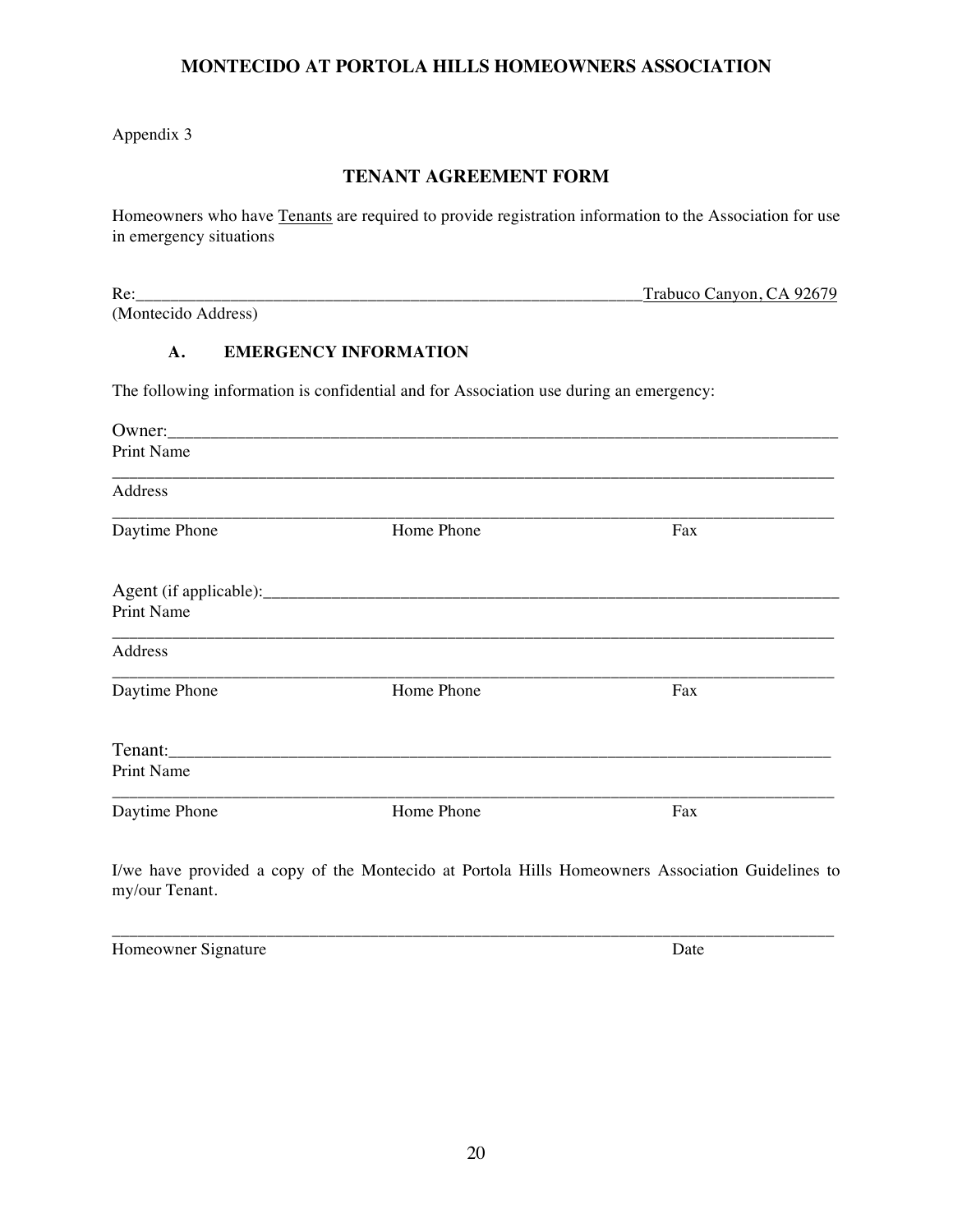#### Appendix 4

# **APPLICATION AND AGREEMENT FOR PERMISSION TO USE CLUBHOUSE**

| 1) | Rental fee attached       | \$50.00 (non-refundable) |
|----|---------------------------|--------------------------|
| 2) | Security deposit attached | \$250.00                 |

*Note: Please send two (2) separate checks.* 

| Applicant's Name:   | Date:  |
|---------------------|--------|
| Address:            |        |
| Phone $\#$ : (Work) | (Home) |

#### **\*\*\*AGREEMENT\*\*\***

I (we) hereby apply for permission to use the Clubhouse on \_\_\_\_\_\_\_\_\_\_\_\_\_\_\_\_\_\_\_\_\_\_\_\_\_\_\_\_\_ During the hours of \_\_\_\_\_\_\_\_\_\_\_\_\_\_\_\_\_\_\_\_. Expected attendance: \_\_\_\_\_\_\_\_\_\_\_\_\_\_\_\_\_\_\_\_\_\_\_\_

I (we) hereby assume full responsibility for the conduct and behavior of guests using the Clubhouse and agree to pay the Association for any damages done to the Clubhouse or its furnishings by any guest.

I (we) hereby fully indemnify the Association, its Board of Directors, and its members and hold them harmless of any form any claim of any person for damages to person or property arising out of my (our) use of the Clubhouse.

I (we) agree to conform strictly to the RULES & REGULATIONS for the use of the Clubhouse and to instruct my (our) guests to do likewise.

I (we) agree that rental of the Clubhouse does NOT include use of the pool/pool deck or spa/Jacuzzi.

I (we) understand that this application shall not be deemed validly granted unless approved, in writing, by a representative of Management.

I (we) understand that no amplified music or live bands are allowed at an event held at the clubhouse.

I (we) understand that activities held in the Association's Clubhouse are to conclude promptly at 10:00 p.m.

I (we) understand that children and teen parties must be chaperoned by a resident adult.

I (we) agree that cancellation of the reservation seven (7) days or less prior to the scheduled reservation date will result in forfeiture of the \$50.00 rental fee. (Security deposit will be returned).

I (we) understand that:

1) Keys must be returned the next business day following the event,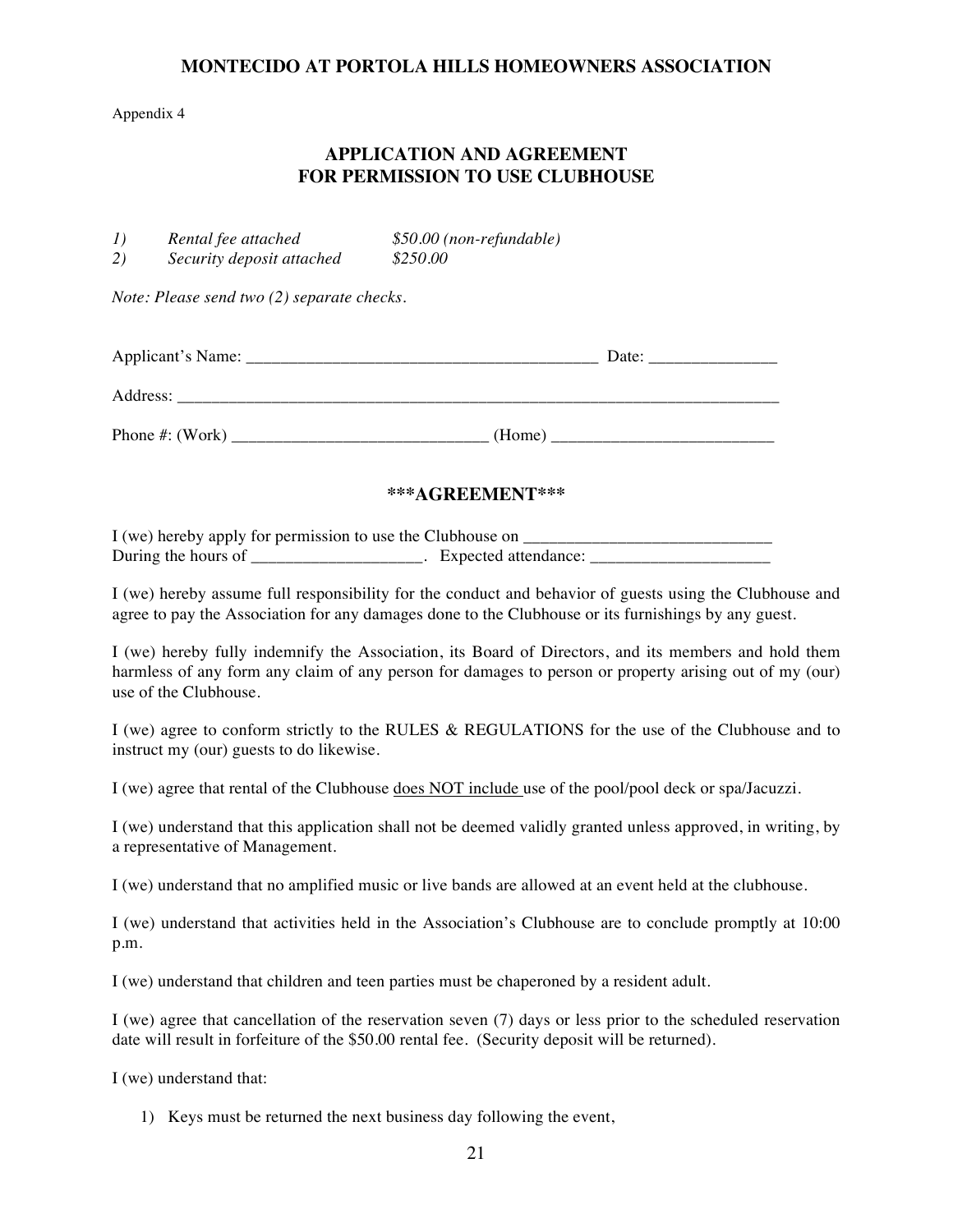- 2) Loss of the Clubhouse key will result in the Clubhouse being re-keyed and that I (we) shall be charged for the re-keying cost (not to exceed \$250.00).
- 3) No decorations are allowed on the walls, windows, light fixtures, furniture, etc. This includes any tacks, strings, or tape to hang them.

I (we) understand that damage exceeding \$250.00 (or the portion of \$250.00 remaining after any applicable re-keying charge has been deducted) will be assessed to my (our) homeowner assessment account as a Repair Assessment.

I (we) agree that a cleaning fee in the amount of \$100.00 or more may be taken from the Security Deposit if the Clubhouse is not cleaned after the event.

Event debris/trash must not be disposed of at the clubhouse. It must be disposed in the unit.

I hereby agree to and accept the foregoing term and conditions of this Clubhouse Rental Agreement.

\_\_\_\_\_\_\_\_\_\_\_\_\_\_\_\_\_\_\_\_\_\_\_\_\_\_\_\_\_\_\_\_\_\_\_\_\_\_\_\_\_\_\_ \_\_\_\_\_\_\_\_\_\_\_\_\_\_\_\_\_\_\_\_\_\_\_\_

Homeowner's Signature Date

\_\_\_\_\_\_\_\_\_\_\_\_\_\_\_\_\_\_\_\_\_\_\_\_\_\_\_\_\_\_\_\_\_\_\_\_ \_\_\_\_\_\_\_\_\_\_\_\_\_\_\_\_\_\_\_\_\_\_\_\_\_\_\_\_\_\_ Management Representative Member, Board of Directors

*Upon completion of this form, please send to: Property Management Office. You may obtain the Clubhouse key by visiting the Property Management Office. However, please note that you MUST call the office ahead of time at (949) 261-8282 and schedule an appointment to stop by and pick-up the key.*